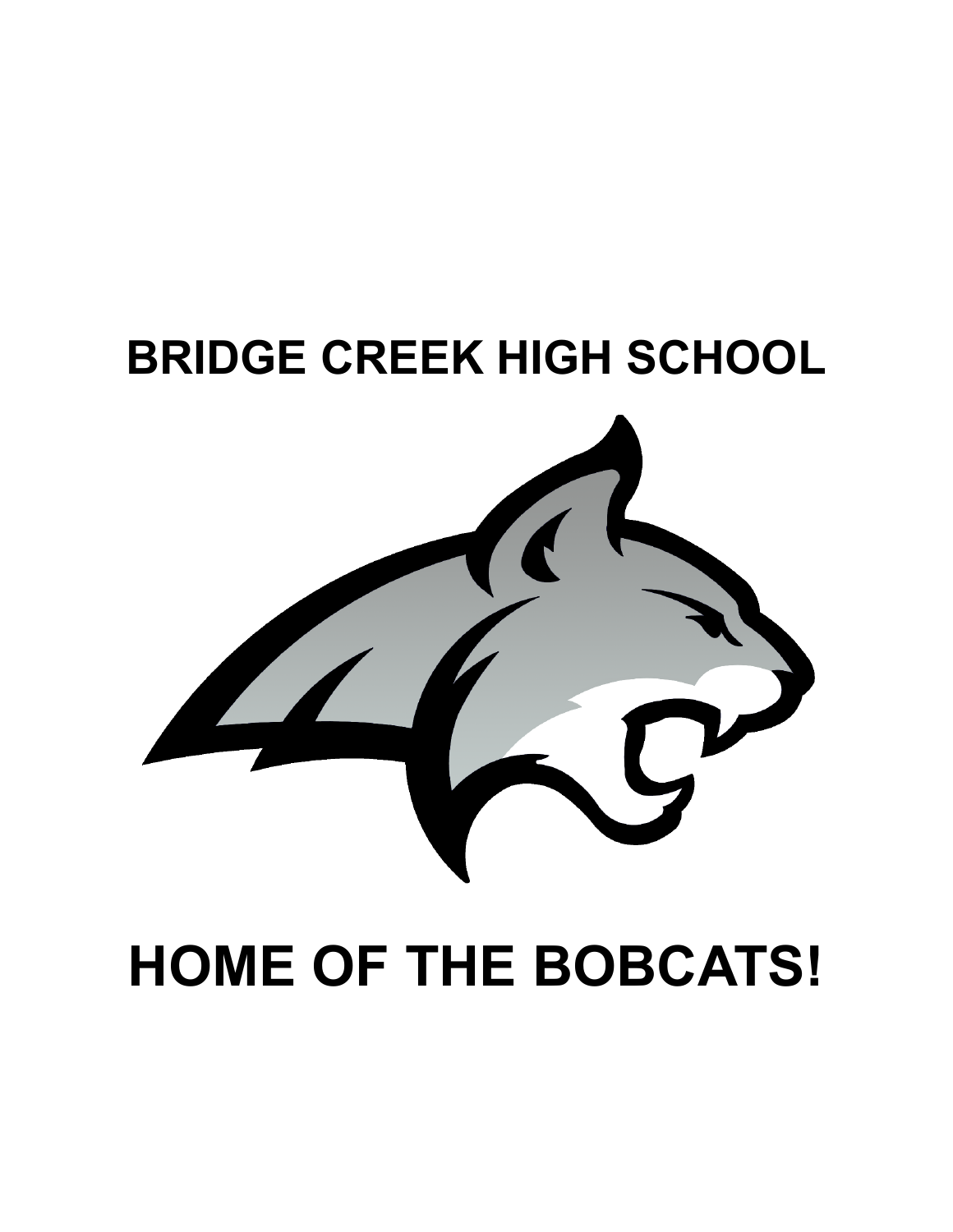### **A Handbook to Guide Students, Teachers, and Parents COMPLIANCE STATEMENT**

Students, parents and employees of Bridge Creek School District, No. I-95 are assured that the district does not discriminate based on race, sex, national origin, handicap, religion, or age. Superintendent, David Morrow, has been designated by the Board of Education to coordinate the school district's efforts to comply with this assurance. David Morrow Superintendent Bridge Creek Public Schools This policies of the Bridge Creek Board of Education have been somewhat condensed for this handbook. This handbook is not intended to replace or present in full the Bridge Creek Board of Education policies. For further explanation, please consult a full version of the policies.

### **INTRODUCTION**

The BCHS community extends you a warm welcome. Your time here should be one of tremendous growth, exploration, and learning, but within the boundaries of guidelines that protect your rights as well as those of your fellow community members. This handbook describes the expectations for behavior and conduct in the BCHS community and outlines the procedures to be followed when these expectations are not met. It is your road map, containing the policies and procedures that will guide you as a student while you live and grow in this community of highly motivated people. One aspect of the community is described this way: A highly successful High School is a disciplined community, a place where individuals accept their obligations to others and where well-defined governance procedures guide behavior for the common good.

- Freedom is balanced with duty.
- Integrity and honesty are expected.
- Consideration for the needs and rights of others is the norm.
- Disagreement and conflict are acknowledged in respectful discourse. While some will think of this booklet as a collection of policies, those policies are really the expectations for behavior that we have agreed upon as a community. So once again, welcome to the BCHS community. In addition, welcome to our community of shared principles and values.

# **THE COMMUNITY AT BCHS**

One goal of a High School education is to help students develop as a unique individual—to be educated as a whole person, intellectually, emotionally, socially, and ethically. The middle years in a child's school career are some of the most critical. We must help students develop during what can be some difficult times in their development as humans. Students' development and learning as an individual occur, in part, when students engage in relationships with others and in activities that optimally challenge them. To enhance your growth and learning, become actively involved in the life of the BCHS community. Engage fellow students, faculty, staff, and BCHS's various communities of interests and form relationships that both challenge and support growth.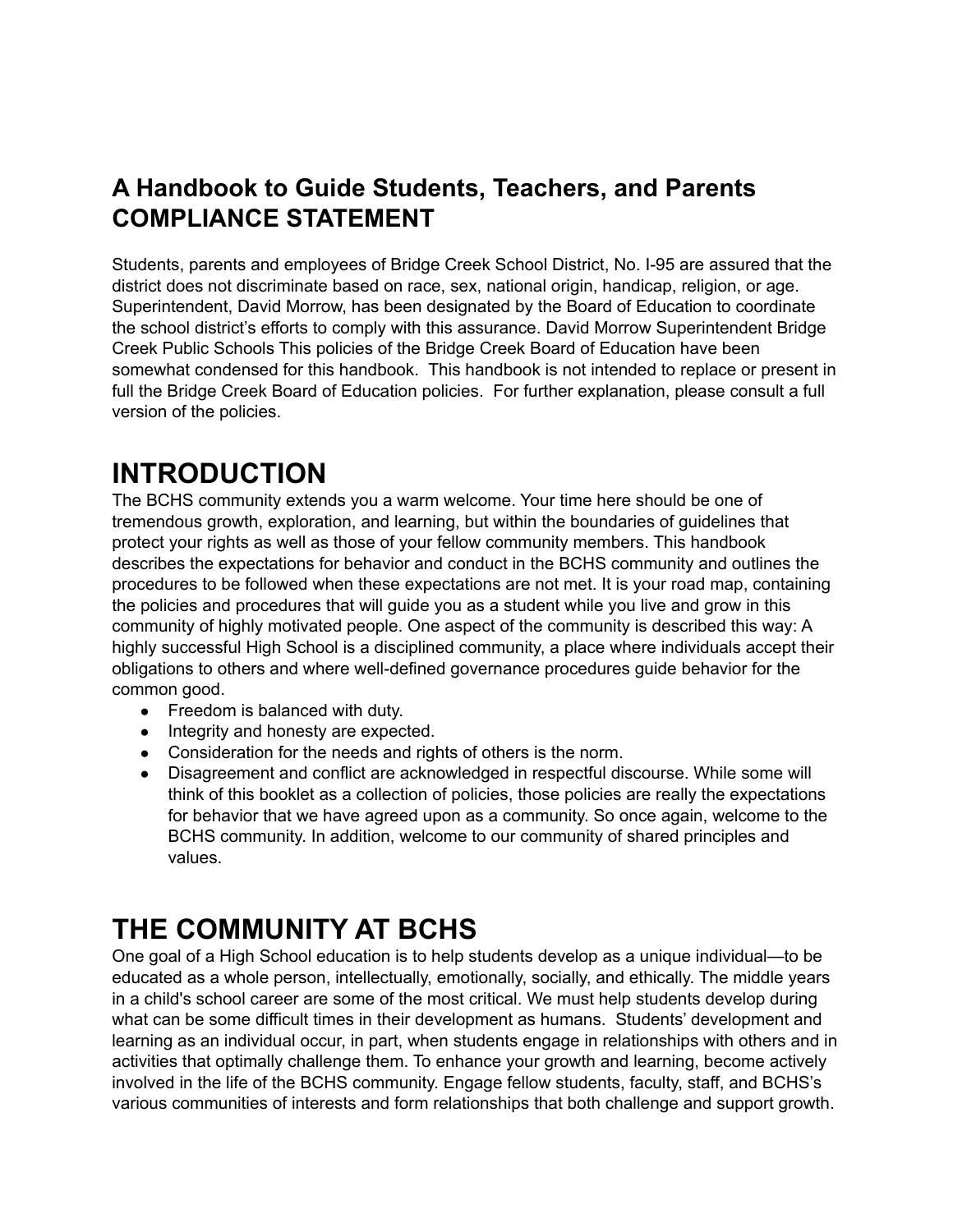A student's journey of individual development does not occur in isolation; it takes place within a dynamic learning community. As a successful High School, BCHS attempts to balance its needs—to foster freedom for individual growth, to support its various communities of interests, and to fulfill its broader teaching and development mission.

# **Statement of Community Principles and Values** <sup>1</sup>

BCHS is an educationally purposeful community, a place where faculty and students share academic goals and work together to strengthen teaching and learning in our school.

• Commitment to truth and knowledge is unwavering.

•Respect for individual achievement and excellence is the cornerstone.

• Lifelong learning is expected.

BCHS is an open community, a place where civility is powerfully affirmed and where freedom of expression is uncompromisingly protected.

- Civility and respect are expected behaviors.
- Individuality is affirmed while all strive to build a stronger sense of school community.
- Freedom of choice is balanced with responsibility to the community.

BCHS is a just community, a place where the sanctity of the person is honored and where diversity is aggressively pursued.

- Individual differences and unique perspectives are respected.
- Our common humanity is the basis for community relations.

• Inclusion is the foundation for decision-making. BCHS is a disciplined community, a place where individuals accept their obligations to others and where well-defined governance procedures guide behavior for the common good.

- Freedom is balanced with duty.
- Integrity and honesty are expected.
- Consideration for the needs and rights of others is the norm.
- Disagreement and conflict are acknowledged in respectful discourse.

BCHS is a caring community, a place where the wellbeing of each member is sensitively supported and where service to others is encouraged.

• "Do no harm to others" is a nonnegotiable value.

• Accurate self-understanding is the foundation for empathy, compassion, and understanding others.

• Social responsibility and an ethic of service to others are extended to all members of the community.

• Emotional, physical, and spiritual well-being is cultivated in academic and extracurricular life. BCHS is a celebrative community, one in which the success of individuals, groups and the school as a whole are recognized and celebrated.

● History, traditions, and the contributions of the past are honored.

<sup>1</sup>Adapted from Ernest Boyer (1990), Campus Life: In Search of Community. San Francisco: Jossey Bass.

### **PARENTS' BILL OF RIGHTS**

The board supports parents' efforts to be involved in the district's education programs. This policy outlines the district's efforts to educate parents and support parent involvement in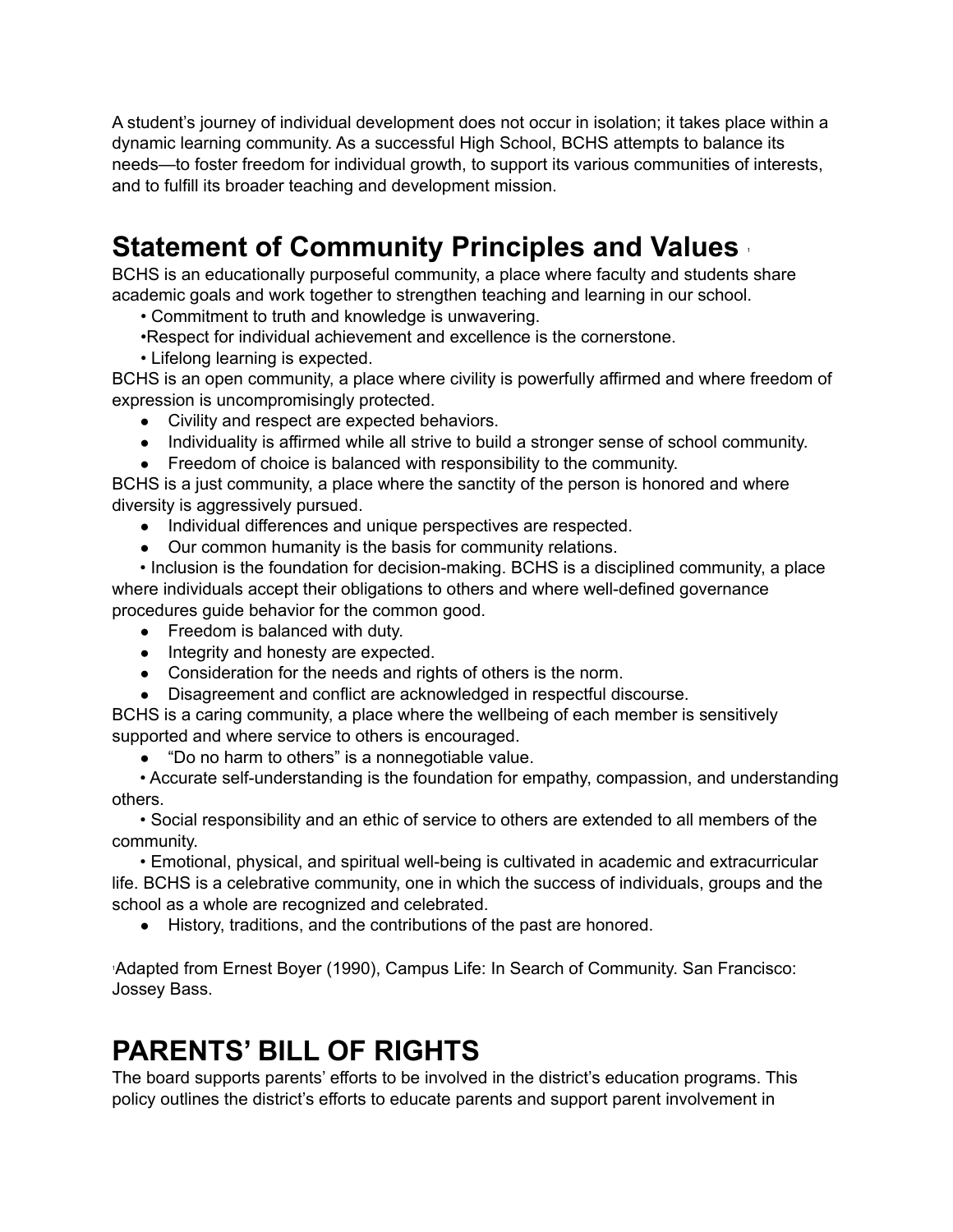response to the passage of HB1384, the 2014 Parents' Bill of Rights (O.S. 25 §2001). I. Parents have the right be involved in their minor child's education, including directing that education. Parents are encouraged to exercise their rights in conjunction with district guidance so as not to inadvertently impede their minor child's compliance with federal and state mandated requirements – including requirements related to graduation. Parents also have the right to review school records related to their minor child. II. Parents generally have the right to consent prior to an audio or video recording being made of their minor child. This right does not preempt the district's right to make recordings (without specific parental approval) related to: a. safety, general order and discipline b. academic or extracurricular activities c. classroom instruction d. security/surveillance of the buildings or grounds e. photo ID cards III. Parents have the right to receive prompt notice if their minor child is believed to be the victim of a crime perpetrated by someone other than the parent, unless law enforcement or DHS officials have determined that parental notification would impede the related investigation. These notice provisions do not apply to matters, which involve routine misconduct typically addressed through student discipline procedures. School personnel will not attempt to encourage or coerce a child to withhold information from parents. IV. The district will promote parent participation at the site level with the goal of improving parent and teacher cooperation in areas such as homework, attendance and discipline. This will be accomplished through activities such as a. Parent-Teacher conferences b. Back to school / meet the teacher nights/ Title I Parent Nights/ Curriculum Nights c. District sponsored Webpages with class information available to parents d. School newsletters e. District Community Advisory Council f. Program specific parent involvement committees (i.e. Indian Education, Gifted Education Advisory Council and Committee) Bridge Creek Public Schools Board Policies and Administrative Regulations g. Encourage parent volunteerism (i.e. Watch D.O.G.S; Parent-Teacher Associations) h. Encourage parent participation in program development and review (i.e. Title I planning teams, Title III planning teams, Indian Education) V. The district will inform parents about their children's course of study by disseminating this information: a. During annual enrollment b. In student handbooks c. On the district and school webpages d. In site Title I School wide Plans and at Title I meetings (when applicable) Parents may review learning materials affecting their minor children's course of study, including supplemental materials, by making a request through the building principal. VI. Parents who object to a learning material or activity may withdraw their minor child from the class or program in which the material is used. In order to withdraw a student, the parent must submit a written request, signed and dated by a parent, to the building principal. Parents who choose to withdraw their minor child from a required class are responsible for making alternate arrangements for the child to earn credit for the class if alternative arrangements are not possible through consultation with the district. VII. The district offers sex education in grades 6th, 7th and 8th. Parents who object to their minor child participating in the district's sex education program must submit a written notice, signed and dated by a parent, to the principal in order for their child to be excused from participation. Students who are not participating in the district's sex education program will be provided with an alternative assignment during sex education instruction. VIII. If a teacher is going to provide instruction or presentations regarding personal sexuality in a course apart from formal sex education, the teacher will send written notice home to parents at least ten (10) days in advance of the presentation. In a course where personal sexuality is a part of the curriculum or personal sexual reproduction is a topic for discussion (i.e. Baby Steps), a syllabus will be sent home during the first week of the course. Parents who object to their minor child's participation in such instruction may send a written request to the building principal to have the student excused from the presentation. Any such student will be permitted to study in the school library or office during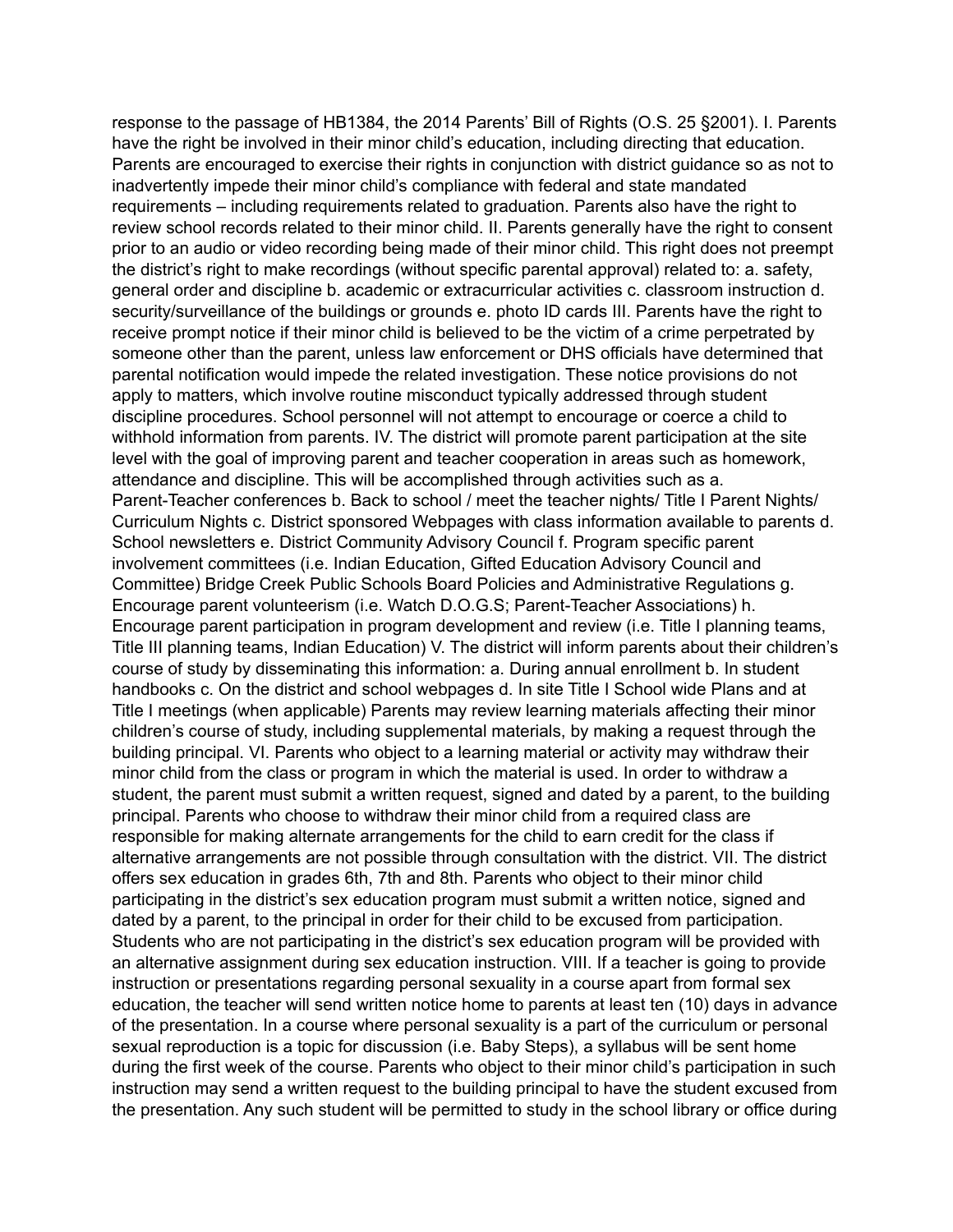the presentation. IX. Parents may learn about the nature and purpose of clubs and activities, which are part of the school curriculum by reviewing student handbooks and the district's website. The district's extracurricular clubs and activities are also Bridge Creek Public Schools Board Policies and Administrative Regulations published in student handbooks, the district's policy manual, and are available on the district's website. X. Parents have numerous rights and decision-making responsibilities concerning their minor children. To assist parents in meeting these responsibilities and to fulfill its obligations under the 2014 Parents' Bill of Rights, the district has compiled the following information for parents: a. The district provides sex education to students in grades 6th, 7th and 8th. Parents may opt their student out of the district's sponsored sex education program by following the procedures established in item VIII above. b. Parents who are not residents of the district may enroll their minor children in the district's schools in accordance with the district's open transfer policy. A copy of that policy is available in the Superintendent's office, on the district website, and at each school. c. The district utilizes a number of resources to educate students. Parents who object to an assignment based on sex, morality or religion may opt their minor child out of the assignment by following the procedures established in item VIII above. d. Students are generally required to receive a predetermined set of immunizations prior to enrolling in school and to receive additional boosters throughout enrollment in the district. This requirement may be waived if the parent submits a note from the minor child's physician stating that the child should be excused from the immunization for health reasons, if the parent submits a note objecting to the immunization of the child, or if the child qualifies for an exemption under the McKinney-Vento Homeless Education Assistance Act. e. Students are required to meet certain obligations in order to be promoted to a subsequent grade, particularly with regard to learning to read. Parents can learn about these requirements – including efforts the district will take in order to help students become successful readers – by reviewing the district's policies on Reading Sufficiency Act testing, and student promotion. Copies of these policies are available in the Superintendent's office, on the district website, and at each school. f. Students are required to meet certain obligations in order to graduate from high school. Parents can learn about these requirements each year during course enrollment. This information is also available in student handbooks and on the Oklahoma State Department of Education's website (www.ok.gov/sde/). g. The district provides AIDS education for students in grades 6 through 12. Parents may opt their minor student out of this education by submitting a written request, signed and dated by a parent, to the building principal. Students who are not participating in the district's AIDS education program will be provided with an alternative assignment during the scheduled instruction. h. Parents have the right to review student test results related to their minor student. Parents may review the results of classroom exams by contacting their child's teacher. Parents may review the results of statewide testing by contacting their child's building principal. 4 i. Qualifying students have the right to participate in the district's gifted and talented program in accordance with the district's policy regarding the program. A copy of the policy is available through the Superintendent's office, on the district website, and at each school. j. Parents have the right to review teachers' manuals, films, tapes or other supplementary instructional material if the materials are being used in connection with a research or experimentation program or project. In order to review these materials, the parent should contact the building principal. k. Parents have the right to receive a school report card. Information regarding these report cards will be provided through school publications, but a copy of the actual report card is available on the district website. l. Students are required to attend school regularly, and the district is required to notify parents of any student absence unless the parent has already contacted the school to report the absence. The district will send a written notice to parents if their minor student appears to be in danger of exceeding the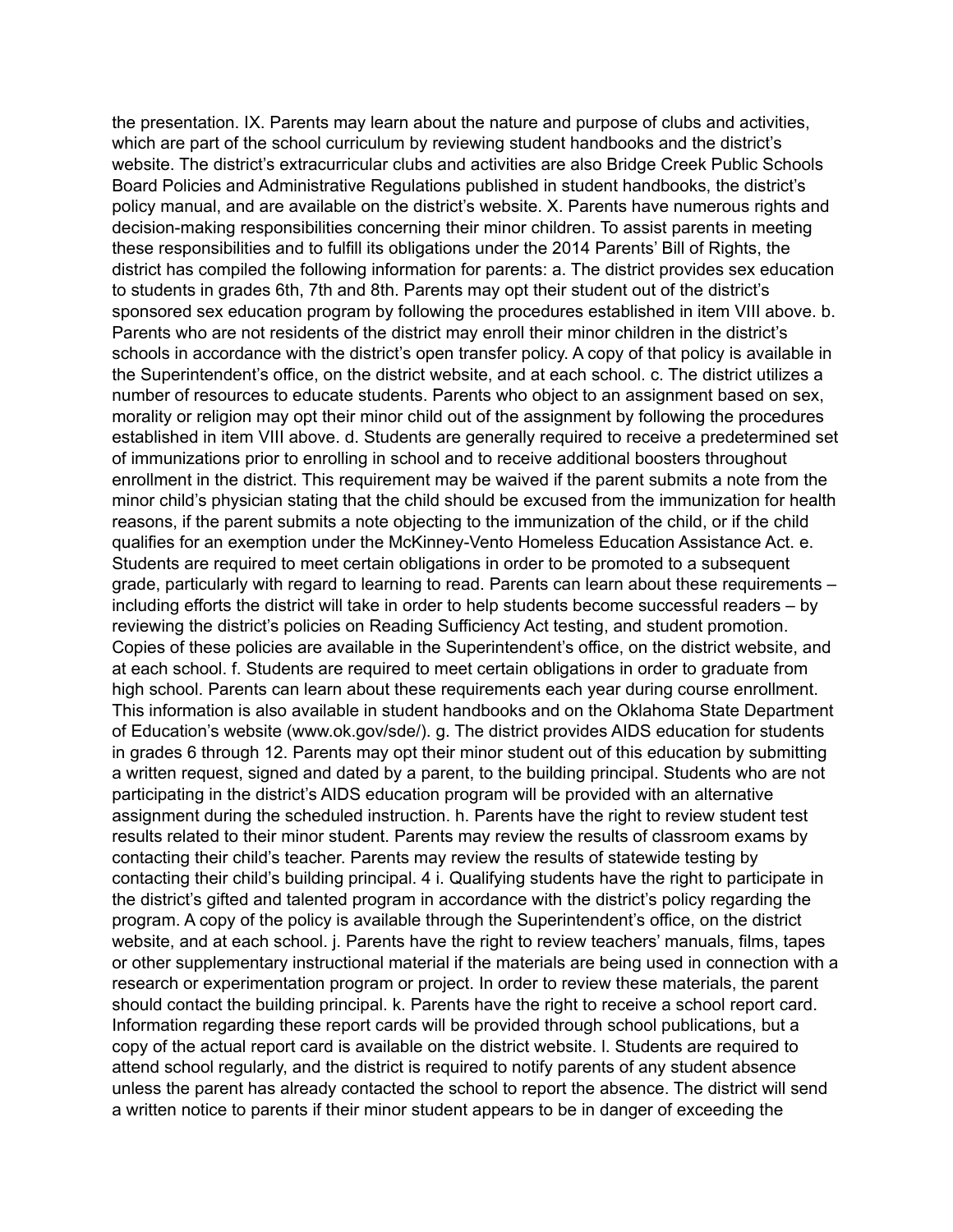maximum allowable number of absences and will notify the district attorney and the parent if a child may be considered truant. Parents may contact the child's principal for additional information regarding student absences. m. Parents have the right to review the district's courses of study and textbooks. Arrangements for this review can be made through the building principal. n. Students may be excused from school for religious purposes provided the parent contacts the building principal to request such an absence. o. Parents have the right to review all district policies, including parental involvement policies. Copies of these policies are available through the Superintendent's office, on the district website, and at each school. p. Parents have the right to participate in parent-teacher organizations. Information regarding these groups will be made available during activities such as enrollment, schedule pickups and back to school night. Parents who wish to have additional information regarding these groups can obtain more detail through the principal's office. q. Parents may opt-out of selected district level data collection related to state longitudinal student data system reporting. Parents may not opt out of necessary and essential record collecting. Parents may file an opt-out request through the Superintendent's office. XI. Parents requesting information outlined in this policy should submit written requests for information through the building principal, as noted in the respective section. Appropriate school personnel will either make the information available or provide a written explanation of why the information is being withheld within ten (10) days of the request. Any parent whose request is denied or who does not receive a response within ten (10) days may submit a written appeal to the Superintendent. In the event the Superintendent denies the written appeal, the requesting party may appeal in writing to the Board of Education at least seven business days prior to its next regular meeting.

# **ACADEMIC CONDUCT POLICIES**

BCHS is a high achieving school on a perennial basis. This track record of success is a result of mutual accountability between students and the BCHS staff. Everyone at BCHS has a vitally important role to play in the future academic success of BCHS.

# **Expectations of the Student**

It is expected that every student will be at school on time and prepared to be immersed in a high quality engaging learning environment. Students should understand the different environments within the school and adjust accordingly to maximize the opportunities to learn. All students are expected to respect their peers opinions, concerns, feelings, and right to learn. Students are also expected to afford the faculty and staff at BCHS respect and courtesy. The curriculum will only be learned and retained by students when they have a desire to learn and retain the curriculum. It is expected that every student every day will do their best to complete all assignments and projects to the best of their ability.

Expectations of the parent there is no more important people to our students than their families. At BCHS, we understand and respect the position parents hold with their children in regards to education. We know as parents, you want to be involved; as well, we need you to be involved. We would expect that you would take opportunities to get involved and know what your child is doing in school. Attendance is key to student

Achievement. We expect that the parents of our students will do their best to make sure their students are at school every day that it is possible for them to be. We also know that students learn best when they are not hungry and are well rested. Please let us know if we can help, you meet these expectations.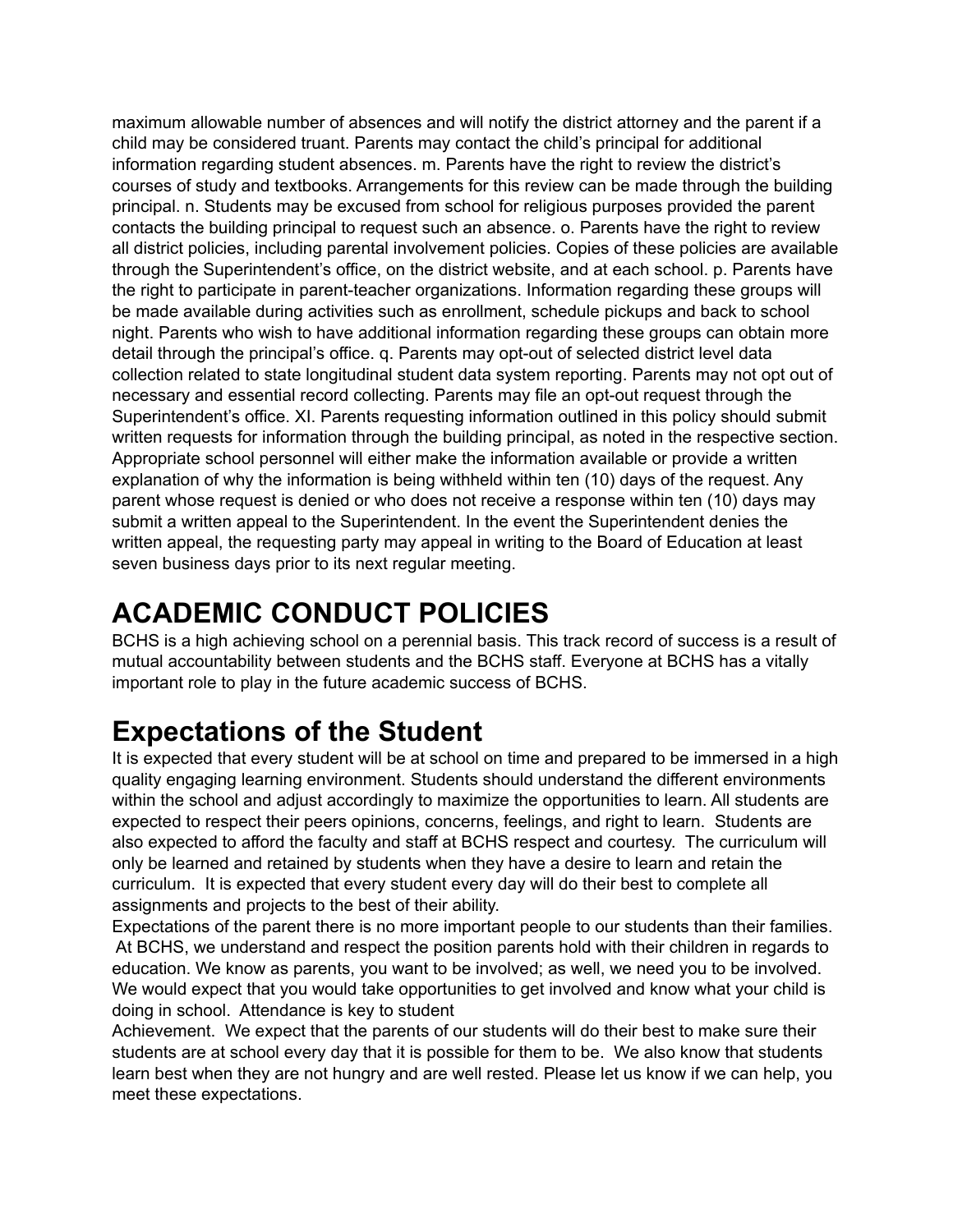# **Expectations of the Faculty and Staff**

We understand and cherish the massive responsibility we have with you and your education. The school community at BCHS is based on mutual respect, which means that as a faculty, and staff we understand that we must give respect if we expect to receive respect. As the great, Rita Pearson once said, "kids don't learn from people they don't like." We understand this and do our best to provide an atmosphere that has the highest of expectations and at the same time, we try to provide a fun and exciting learning environment. We will provide service to our parents that is always courteous even when we have to provide less than desirable messages. We will be present, prepared everyday possible, and will respond to your students' needs in everyday possible in order to create an optimal learning environment for our students. The curriculum we will present will be relevant and authentic with every effort to make it as engaging as possible.

# **Eligibility**

Any student making an F in any class will not be allowed to participate in an activity where class time will be missed. Any questions should be directed to the Athletic Director or Principal. Students taking two or more classes or 1 class for two consecutive weeks will not be allowed to participate in extracurricular activities until they are removed from the ineligible list. At no point may students miss any course(s) to attend an extracurricular activity if they are at the time of the activity absence failing any class. This does not affect the ineligibility or probation rules listed above.

### **Progress Reports**

Progress reports will be sent at the midpoint of each nine weeks. Teachers shall attempt to confer with parents whenever the student seems in danger of failing.

### **Make-Up Work**

We understand that there are occasions where students will have to miss school for school activities or otherwise. We also understand that every assignment or project is extremely important. Our approach to make-up work is intended to be one that facilitates getting the work completed in a manner that is timely. At a certain point it is understood that missing work will no longer be able to be accepted which is not in the student's best interest from a grade standpoint or an achievement standpoint. In the event of an absence, students will be permitted to make up work. It is the student's responsibility to arrange with the teacher to get their work. Students will have 1 day for every absence plus one additional day.

# **Student Code of Conduct**

The school's primary goal is to educate, not discipline. However, when the behavior of an individual student comes in conflict with the rights of others or the orderly operation of the educational system, corrective actions are necessary for the benefit of the individual and the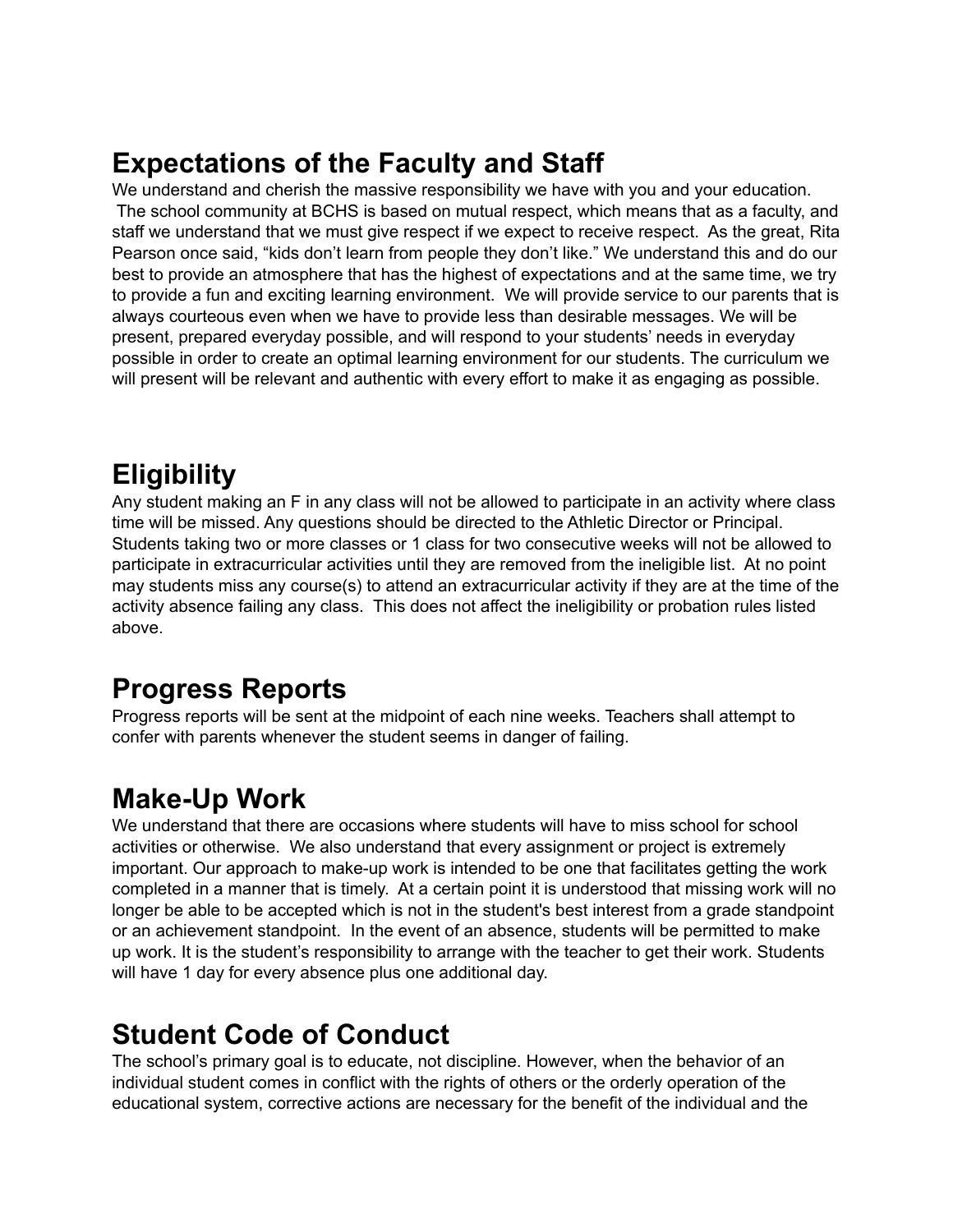school. In recognition of this fact, the Oklahoma Legislature has amended O.S. 6-114 to read as follows: "Each local board of education shall adopt a policy for the control and discipline of all children attending public school in that district. The local policy shall provide options for the control and discipline of students. The parent or guardian of every child residing within a school district shall be notified by the local board of education of its adoption of the policy and shall receive a copy upon request. Provided, the teacher of the child attending a public school shall have the same right as the parent or guardian to control and discipline such child according to the local policies during the time the child is in attendance or in transit to or from the school or any other school function authorized by the school district or classroom presided over by the teacher." In response to a legislative call for each district to develop its own discipline policy, the Bridge Creek Board of Education, with the advice of a teachers committee, adopted the following Discipline Action Schedule. The intent of this schedule is to empower the faculty and provide those responsible for administering the discipline policies of the Board with acceptable options for the control and discipline of students. The principals and their designees, in a manner they deem just, given the circumstances of the individual case, shall interpret this schedule. Additionally, administrators shall have the authority to enforce other reasonable disciplinary action, which they find warranted when addressing situations not covered in the disciplinary action schedule. Nothing in this discipline action schedule shall be construed to deny the student's right to fair and orderly hearings, appeals, counsel and due process in cases, which may end, in short term or long term suspension. Nothing in this policy will prevent the removal of a student from a class or extracurricular activity for failure to comply with reasonable rules established by the activity sponsor, faculty, or administration.

### **Possession of Illegal Contraband**

Any employee who has reasonable cause to suspect that a student may be under the influence of or said student has in his/her possession: 1) intoxicating beverages; 2) alcoholic beverages; 3) controlled dangerous substances (CDS); 4) weapons; 5) vaping contraband (including device or liquid) or 6) missing or stolen property if defined by state law, shall immediately notify the principal or the principal's designee of such suspicions. The principal shall investigate and decide if the parent and/or legal guardian needs to be notified. Any student found in the possession of or under the influence of any one of the above categories shall be subject to discipline including suspension from school. Any suspension and/or search of said student shall be subject to any application of school policy or state law. Every person employed by the Board of Education who has reasonable cause to suspect that a student is under the influence of or has in his/her possession intoxicating beverages, alcoholic beverages, controlled dangerous substances, weapons, or missing or stolen items and who reports such information to the appropriate school official shall be immune from all civil liability.

# **School Property**

It is essential that respect for public property be fostered. Students who damage or destroy school property shall be required to make full restitution; other disciplinary action may also be taken.

# **Gymnasium Care**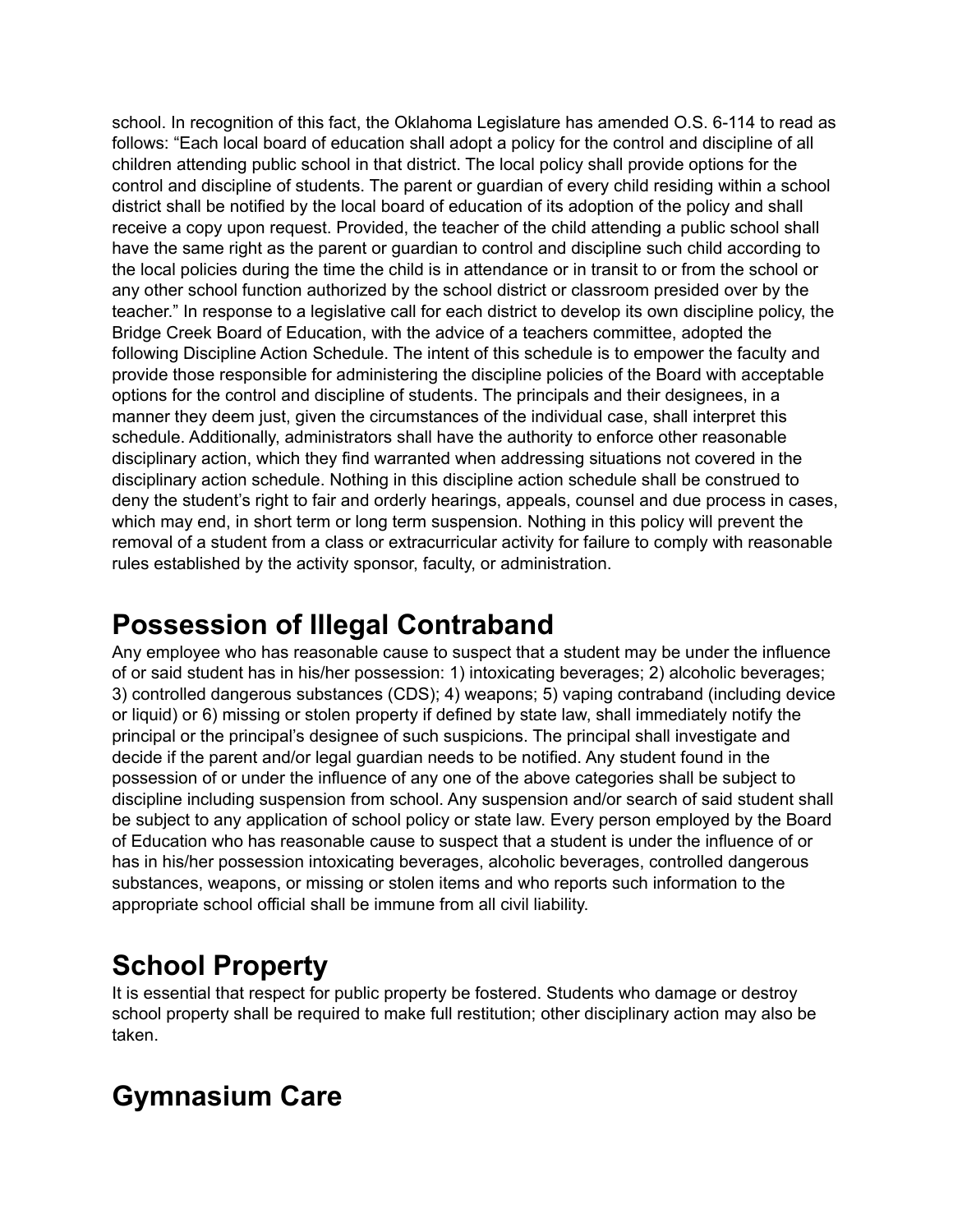No food or drinks are allowed in the main gym area during school hours. Street shoes are not to be worn on the gym floor. No student is ever allowed in any Gymnasium without school staff supervision or in special situations other adult supervision.

# **Textbooks**

When textbooks are issued to a student, the student becomes responsible for them. If they are lost or damaged, they shall be re-placed at the student's expense. Report cards may be held at the end of each semester if there are damages, which have not been paid.

# **Electronic Devices**

Student's and other users of Bridge Creek networks or Bridge Creek electronic devices should understand that there is no expectation of privacy regarding information searched for, created on, or in any other way viewed on the school's networks or devices.

Students may possess electronic devices ( which includes but is not limited to tablet computers, laptop computers, Ipods, MP3 players, phones) while on school premises so long as they use such devices in an appropriate manner that does not impede the learning process in any way. Possession of and the use of electronic devices at school is a privilege that can be revoked at any point it becomes apparent that a student shows an inability to use such devices appropriately. Using an electronic device to take a picture or an audio recording of anyone that has not expressly given their permission is forbidden no matter the location. Electronic devices may be used during class time under a teacher's direction (no student is to be penalized for not having a device). During assemblies, the device must be turned off and out of sight. Electronic devices used during a test without teacher permission for any purpose will be considered cheating and proper action will be taken. Students' misuse of electronic devices during the regular school day will warrant disciplinary actions that will be determined by the nature, severity and frequency of the violation. Disciplinary actions will include but not be limited to confiscation of the device, detention, suspension and/or loss of privileges.

- 1st Offense: Device will be retained by the school for the remainder of the school day and will be released to the student at the end of the school day.
- 2nd Offense: Device will be retained by the school for the remainder of the school day Student will be assigned three (3) days of detention.
- 3rd Offense: Student will be required to check their device into the office when they arrive at school and will pick up the device at the end of the day for 4 school days.

Additional electronic device violations will be treated the same as the third violation or a more severe disciplinary action may be imposed. BCHS assumes no responsibility for lost or stolen Electronic Devices.

# **Locker Assignment**

The locker is public property, and the student will be granted use for the current school year. It is understood that the locker will not be used to store contraband of any kind. Use of the locker must not violate the school district code of conduct or criminal law. The student is responsible for reporting damage to the locker and will make restitution for the repair and maintenance of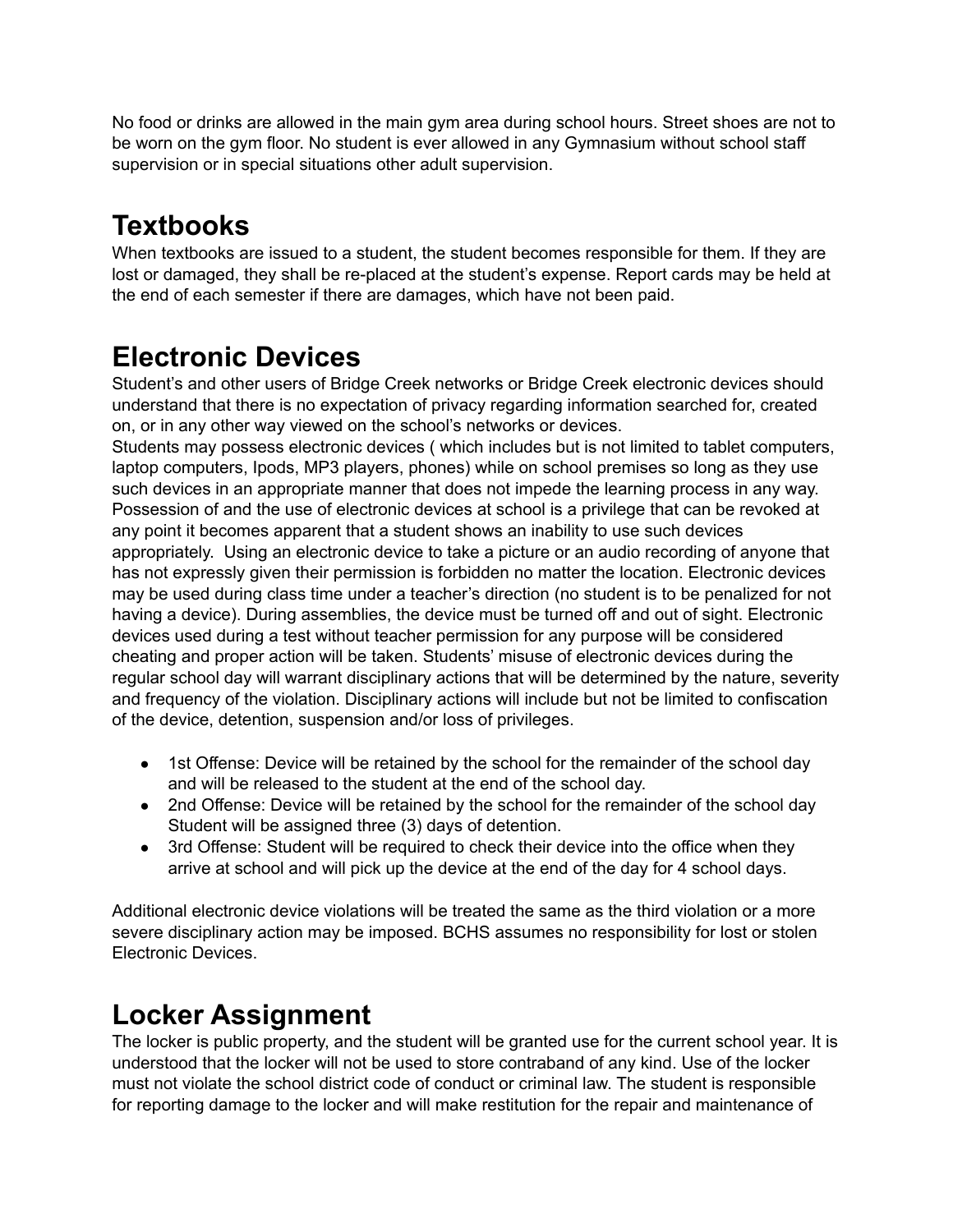the locker. Until such restitution is made, there will be a financial hold on the student's records. The student consents to his/her locker being searched at any time to verify compliance with this agreement. Students are not permitted to put their belongings in any other lockers other than the one that is assigned to them.

# **Computer Usage**

Classroom use of the internet is limited to educational purposes only. Use of the internet for entertainment or social networking is prohibited unless authorized by an instructor. Students enrolled in a computer class may be required to sign a more detailed internet user policy.

# **Search of Students, Lockers and Possessions**

The purpose of this regulation shall be to set procedures for searches. Searches of students, lockers, and possessions shall be conducted for the purpose of investigating behavior that might cause injury to students or damage the educational process or is in violation of school policy or state or federal law.

# **Object of Search**

The person, personal property, and locker or desk of any student attending Bridge Creek School may be searched on District property or while in transit to or attending any function sponsored or authorized by the District when there is reasonable cause to believe that the person, personal property or locker or desk of such student contains one or more of the following (hereafter referred to as prohibited items):

• Dangerous weapons

• Drugs, marijuana, stimulants, depressants, alcoholic beverages, non-alcoholic beverages, counterfeit drugs, and other controlled dangerous substances as defined in the Dangerous Substances Act (Title 63, Oklahoma Statutes, Section 2-101 et Seq.)

• Stolen property

# **Persons Authorized to Conduct Searches**

Only a building principal or teacher authorized directly by the building principal or administration shall conduct a search of a student, a student's personal property, or a student's locker or desk. District personnel shall make all requests for student personal property and student locker and/or desk searches to the building principal. If the principal is not available, appropriate administration should be contacted for directions. This regulation does not authorize the search of adult non-students. If it is determined that an adult non-student has possession of one or more of the prohibited items, the appropriate law enforcement agency will be called.

# **Method of Student Searches**

Searches are to be conducted by persons authorized in the above sections. When possible, an effort should be made to conduct a search without physically touching the student. When necessary, the administrator may request the student remove outer garments, such as hats, gloves, and coats. The student may be requested to empty pockets and turn them wrong side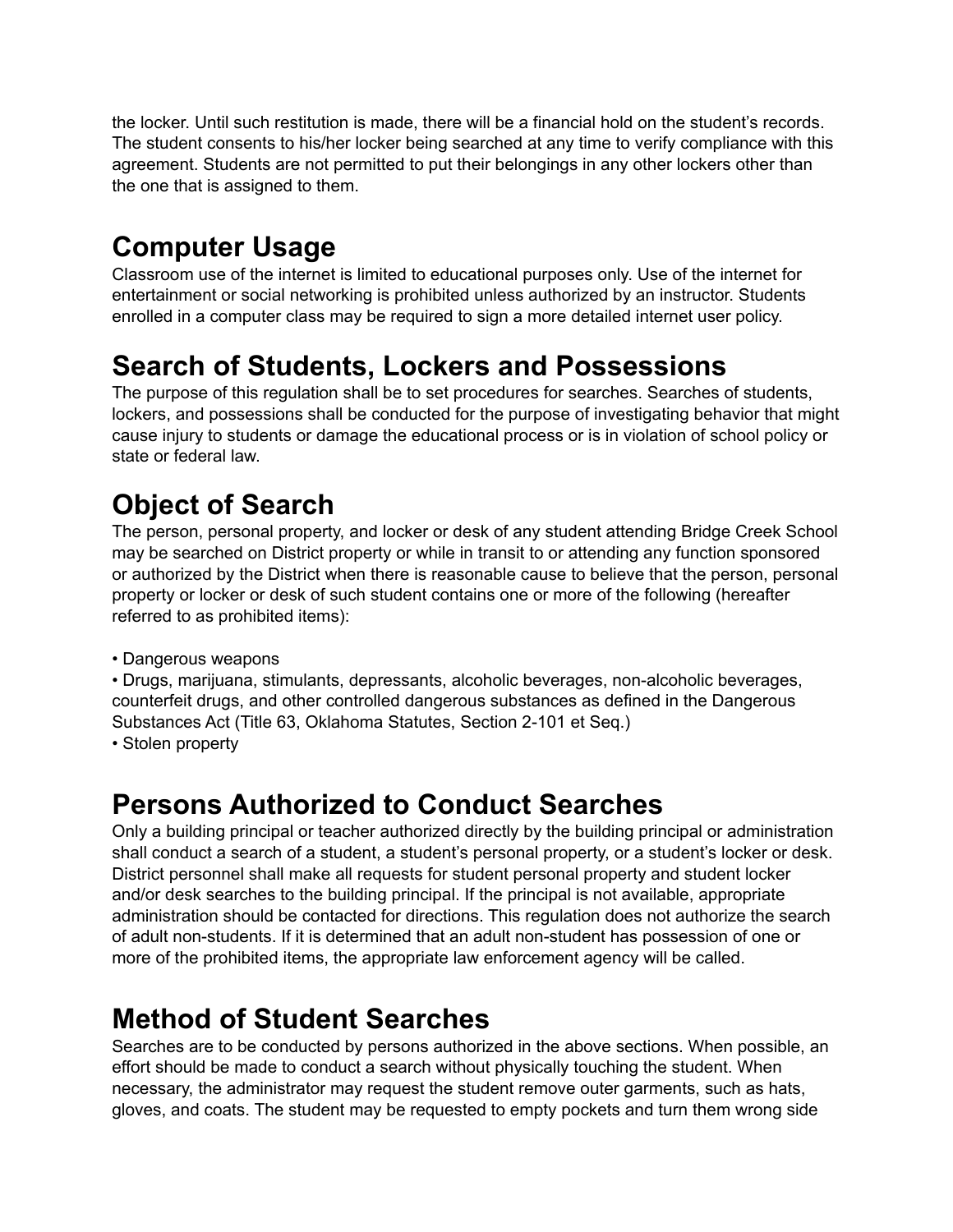out. Removal of clothing other than the outer garments described above shall only be done by law enforcement officials who are not District personnel. In instances of searches for stolen property, no requests shall be made of law enforcement personnel to conduct searches by removal of clothing other than the outer garments described above. A student, pending a search for prohibited items, may be detained by administration, faculty, or a district security officer. The search of a student should be made by a person of the same sex as the student and be witnessed by another certified employee of the district of the same sex.

# **Out of School Suspension (OSS)**

An administrator shall determine the suspension of a student due to violation of school rules, and parents shall be notified immediately. Any secondary student suspended by a site principal or other proper administrator will have the right to appeal such suspension to a committee consisting of certified personnel appointed by the administration. The said committee shall conduct a full investigation of the matter, which shall determine the guilt, or innocence of the pupil. If guilt is established, the committee shall then determine the reasonableness of the suspension. If innocence is established, the student shall be returned to the classroom from which he/she came and given opportunity to make up any work missed. The decision of the committee will be final.

Exception: Long-term suspension requires notification by certified mail. If a hearing were requested, the student would appear before the Board of Education. If the student is long term suspended, he/she may not participate in extracurricular activities or be on school property. Exception-the site principal may allow the student to enter campus to get schoolwork or complete final exams.

A student may be suspended for violation of school policies and procedures during the regular school day, at/or in route to school, a school activity whether on the Bridge Creek campus or at a campus where Bridge Creek is participating. A suspended student is not eligible to attend or participate in any school activity and is not to be on any Bridge Creek campus during the period of the suspension. OSS will result in the loss of all exemptions. The following are some reasons for which a student may be suspended:

- Disobeying the reasonable request of a teacher or administrator.
- Violation of Gang Policy
- Creating or attempting to create a classroom disturbance.
- Fighting
- Bullying, intimidation, harassment, sexting, viral videos or threatening students or staff
- Excessive tardies and/or absences
- Persistent violation of school rules or regulations
- Using profanity, vulgar language or vulgar expressions or gesture; and/or rude, degrading, derogatory comments or symbols
- Throwing objects during sporting events, assemblies, school performances or out a bus window
- Assault and/or battery on a student or staff member
- Possession or use of any dangerous weapon including replicas
- Possession, consumption or being under the influence of any alcoholic beverage, narcotic drug and stimulant controlled substance, barbiturate or paraphernalia.
- Possession or use of tobacco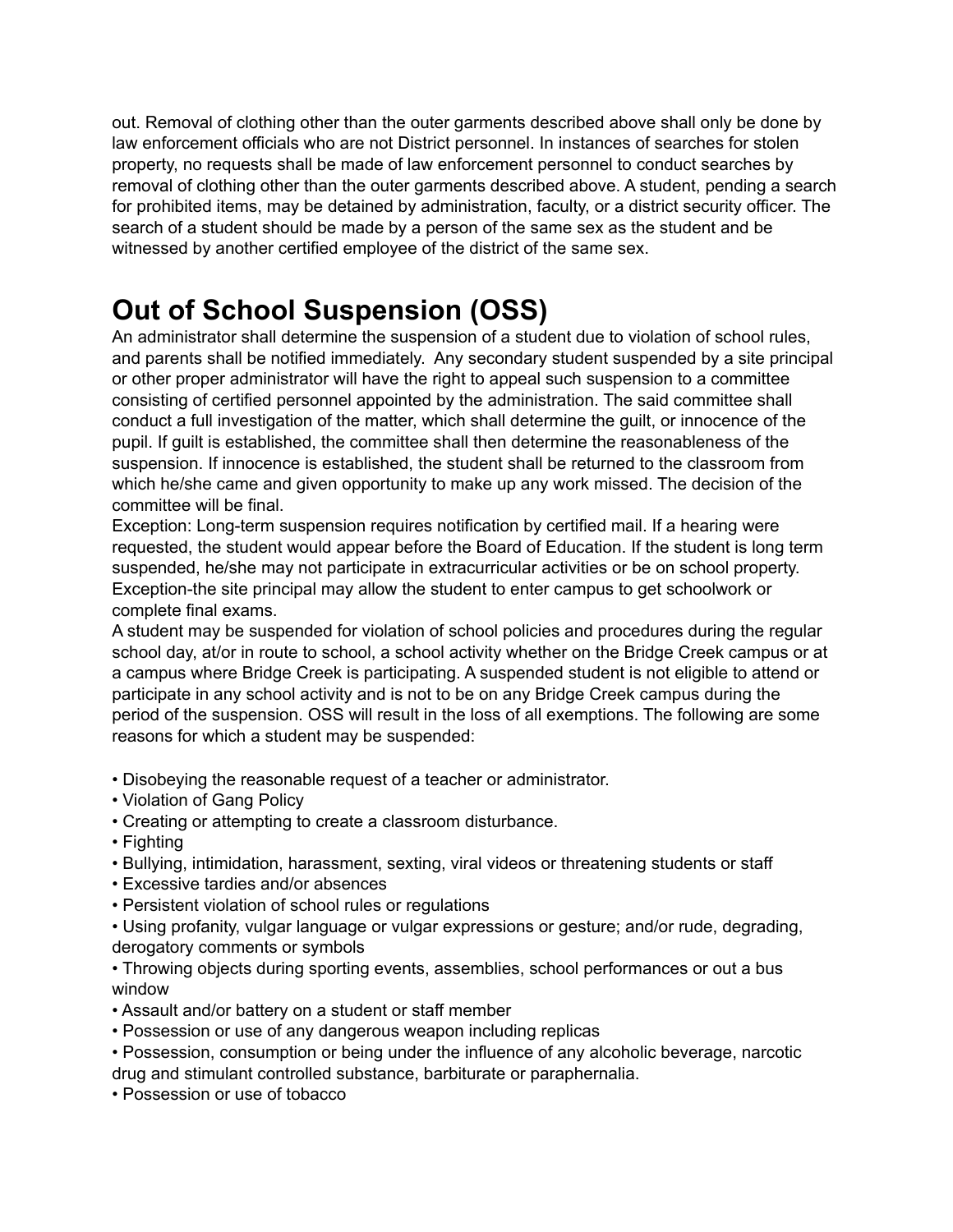• Inciting, encouraging, promoting or participation in attempts to interfere with the normal educational process or safety of others.

- Gambling [O.S. 21 § 941]
- Engaging in lewd, vulgar or immoral acts
- Possession of vulgar or obscene material
- Inappropriate public display of affection (PDA)
- Vandalism of any kind
- Computer tampering, hacking, social networking or electronic device policy violation
- Theft
- Cheating
- Hazing [O.S. 21 § 1190]
- Adjudication as a delinquent
- Violations of District Transportation Policy NOTE: This list is not meant to be all-inclusive

### **In School Detention (ISD)**

The objective of this program is to provide an alternative to out-of-school suspension for those students who fail to function acceptably in the educational setting. ISD is in lieu of the regular school day. For a student to be placed in ISI, parental contact will be made. The student will sign a procedural contract so there is no misunderstanding about the intent of the ISD program and its policies/procedures. Failure to follow the policies of ISI will result in immediate out-of-school suspension. Any student placed in ISD will not be allowed to participate in any school activity including practice, and he/she will lose all semester tests exemptions.

#### Students on IEPs

Prior to suspension/ISD placement of a special education student, the administrator shall refer to the student's IEP and to Policies and Procedures for Special Education in Oklahoma the Oklahoma State Department of Education Special Education Handbook

### **BULLYING POLICY**

Bullying is prohibited by Bridge Creek Public Schools. It is an anti-social behavior that distracts both the target (i.e., victim) and the perpetrator (i.e., the person bullying another). Bullying a student based on his/her race, color, creed, disability, sex, sexual orientation, age, religion or any other personal characteristic is grounds for disciplinary action (O.S. 70 §24-100.2). Bullying is defined as any pattern of harassment, intimidation, threatening behavior, physical acts or communication (verbal or electronic) that is directed toward a student or group of students. Bullying is performed with the intent, or reasonably perceived intent, of causing negative educational or physical consequences for the targeted student or group. Bullying is communicated in such a way as to disrupt or interfere with the school's educational mission or the education of any student. (O.S. 70 §24- 100.3)

Threatening behavior is any pattern of behavior or action that would cause a reasonable person to believe that there is potential for future harm to students, school personnel or school property. (O.S. 70 §24-100.3) Electronic communication is the communication of any written, verbal, pictorial information or video content by means of an electronic device. (O.S. 70 §24-100.3)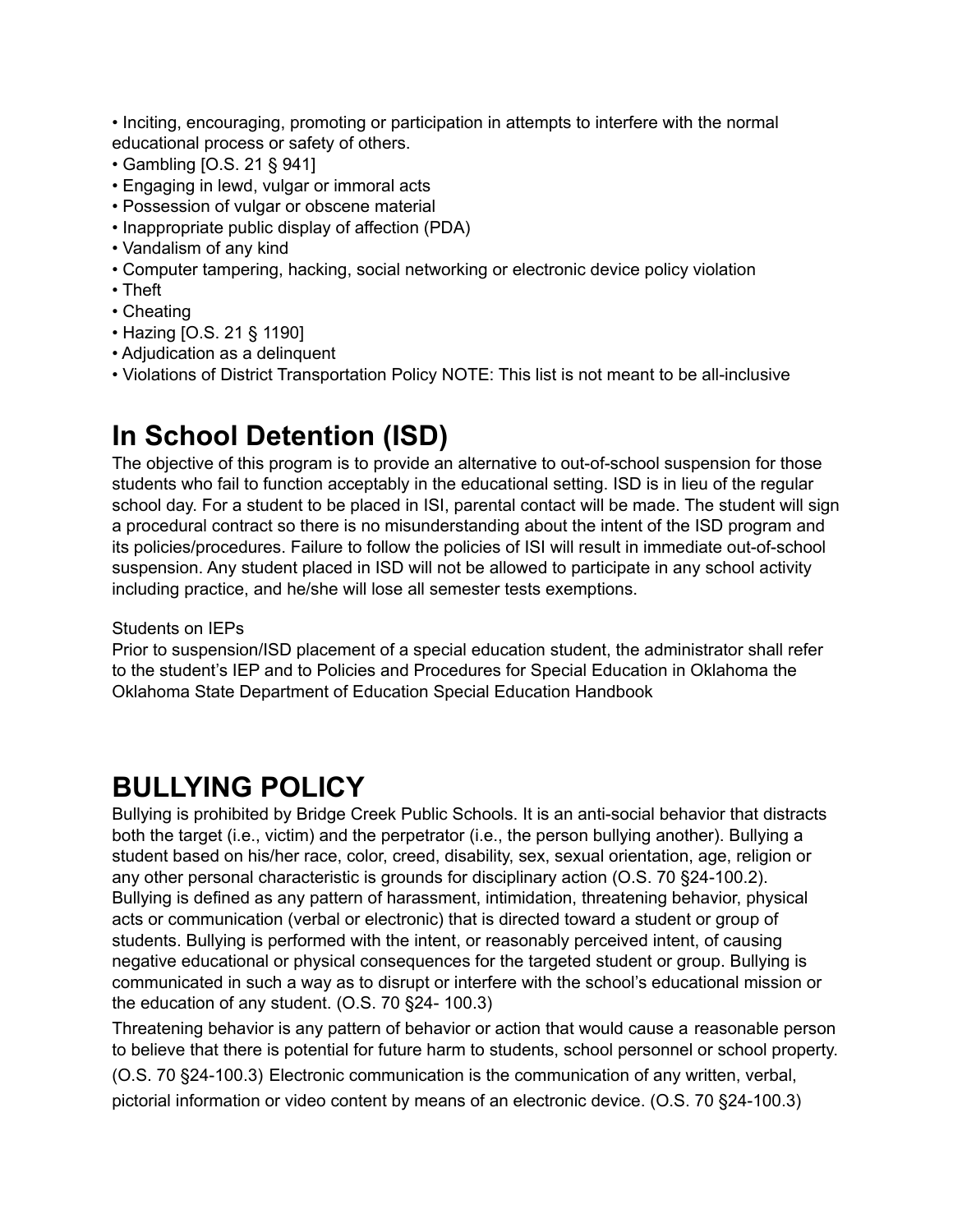Bullying is prohibited at school and school sponsored events. It also is prohibited: (a) while traveling to and from school; (b) while off-campus during lunch or before and after school; or, (c) at any other time outside of the normal school day where such behavior has a negative or adverse effect on the discipline or educational process of the school. (O.S. 70 §24-100.3) Examples of bullying include but are not limited to: (a) unwanted teasing, (b) comments that are threatening or intimidating, (c) stalking or cyberstalking, (d) publicly humiliating another, (e) behaving in a way that physically harms or is physically aggressive towards another, (f) stealing or destroying property, (g) spreading rumors, digital images, or falsehoods, and (h) socially excluding another.

In accordance with Board Policy on Student Behavior, any violations for bullying could be subject to disciplinary action, up to and including long-term suspension.

#### **I. Enforcement and Data Collection**

It shall be the responsibility of the building principal to enforce this policy. The Director of Guidance and Counseling shall be responsible for the yearly collection, maintenance and reporting of data pertaining to the number, severity and potential for future violence regarding bullying incidents for the district.

#### **II. Reporting Incidents**

When a student believes he/she is being bullied, or when a staff member witnesses a possible incident of bullying, the student and/or staff member should report the incident to a school administrator or law enforcement agency.

Anonymous reporting of bullying incidents is allowed; however, no formal disciplinary action will be taken solely based on an anonymous report. Any person who knowingly makes a false accusation of bullying will face the same potential disciplinary action as if they themselves committed an act of bullying. The principal or his/her designee will conduct an investigation to determine whether bullying occurred.

### **III. Publicity Efforts and Training**

An annual written notice of this policy shall be provided to parents, guardians, staff, volunteers and students. The policy shall be included in all student and employee handbooks, placed upon district websites, and posted in various locations within each physical school site.

Relevant annual training for all district employees shall be required, as developed and provided by the State Department of Education related to preventing, identifying responding to and reporting incidents of bullying.

The district shall provide to parents and students a State Department of Education approved educational program created through consultation with the Office of Juvenile Affairs related to preventing, identifying responding to and reporting incidents of bullying.

### **IV. Investigating Alleged Bullying Incidents**

An investigation will be initiated by the principal or his/her designee immediately following a report of

alleged bullying. All information collected during the investigation will be recorded in writing and maintained by the principal. The following actions will be included in the investigation:

A. Contact the parent/guardian of both the victim and the accused to inform them of the situation and that an investigation will take place.

B. Conduct interviews of the victim, the accused perpetrator, and any witnesses to the behavior in order to collect descriptions of the incidents.

C. Analyze the information collected during the investigation, considering the following questions:

- i. Did the behavior/action result in fear, harm, injury, or damage?
- ii. Did the behavior/action create a hostile environment for the victim?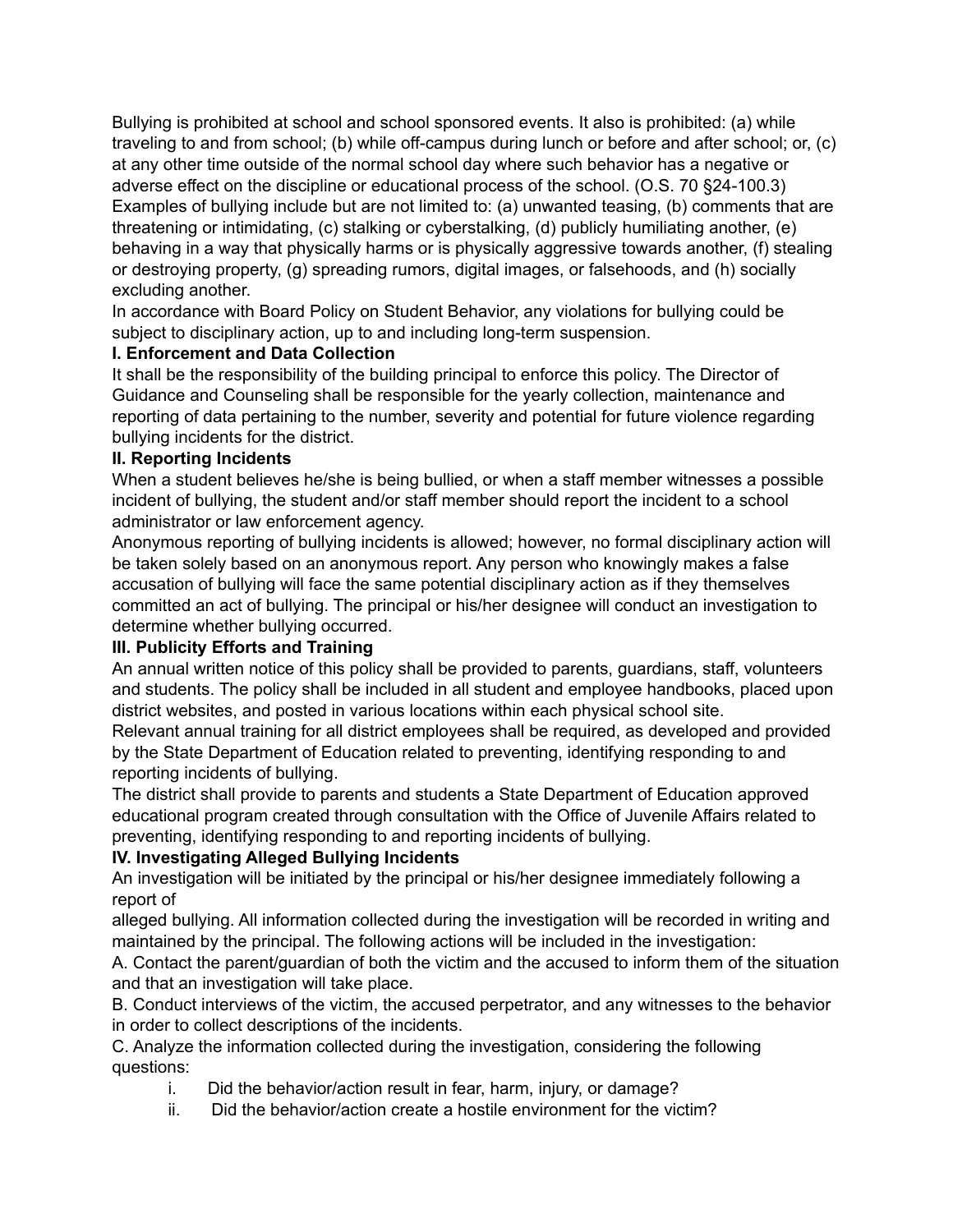- iii. Did the behavior/action infringe on the student's rights at school?
- iv. Did the behavior disrupt the educational process?
- v. Is the behavior criminal?

D. Create a summary report that describes the situation, the findings, and any disciplinary action being taken. Disciplinary actions may include verbal warning, admonishment, short-term suspension, or long-term suspension.

The summary report shall include in the details the severity of the incident and the potential for future violence.

E. Contact the parents of both the victim and the accused, providing them with the outcome of the investigation of documented and verified bullying incidents upon completion of the investigation.

F. Upon completion of the investigation, the Principal or his/her designee, may recommend necessary mental health care, substance abuse or other counseling as considered appropriate to the circumstances. The Principal or his/her designee may also refer the student to a delinquency prevention and diversion program administered by the Office of Juvenile Affairs. G. Report to law enforcement all documented and verified acts of bullying which may constitute criminal activity or reasonably have the potential to endanger school safety.

H. If an explicit threat to school safety is found to be a part of the incident, the investigating Principal or his/her designee may make inquiry into any mental health, substance abuse or other care issues relevant to the investigation by the parties involved pursuant to Oklahoma Statutes [70 O.S. §24-100.4(A)(14), 12 O.S §1376, 59 O.S. §1376], the Family Educational Rights and Privacy Act of 1974, the Health Insurance Portability and Accountability Act of 1996, or any other state or federal laws regarding the disclosure of confidential information. The school may request the disclosure of information in order to allow school officials to determine if it is safe for the student to return to the regular classroom or if alternative education arrangements are needed.

### **V. Resolution**

All situations will be handled based on the facts of that case and consequences will vary. A student with a history of Bullying related offenses may receive consequences accordingly. Depending on the severity and/or the pattern of repeated bullying behavior, a long-term suspension may result.

### A. Students on IEPs

Prior to suspension of a special education student, the administrator shall refer to the student's IEP and to Policies and Procedures for Special Education in Oklahoma the Oklahoma State Department of Education Special Education Handbook.

B. Procedures for Intervention for First Time Suspension

i. The site administrator will notify the student and parent/guardian of the availability of the Alternative Suspension Program (ASP) offered by Bridge Creek Public Schools.

ii. The parent/guardian will contact the Director of Guidance and Counseling for referral information.

iii. Student receiving a long-term suspension may be given the opportunity to reduce it to ten days by participating in intervention counseling recommended by the District.

# **Authority of the School**

Students are subject to the authority of the school and its officials when attending any school sponsored activity. This also applies to students as participants and spectators at any out of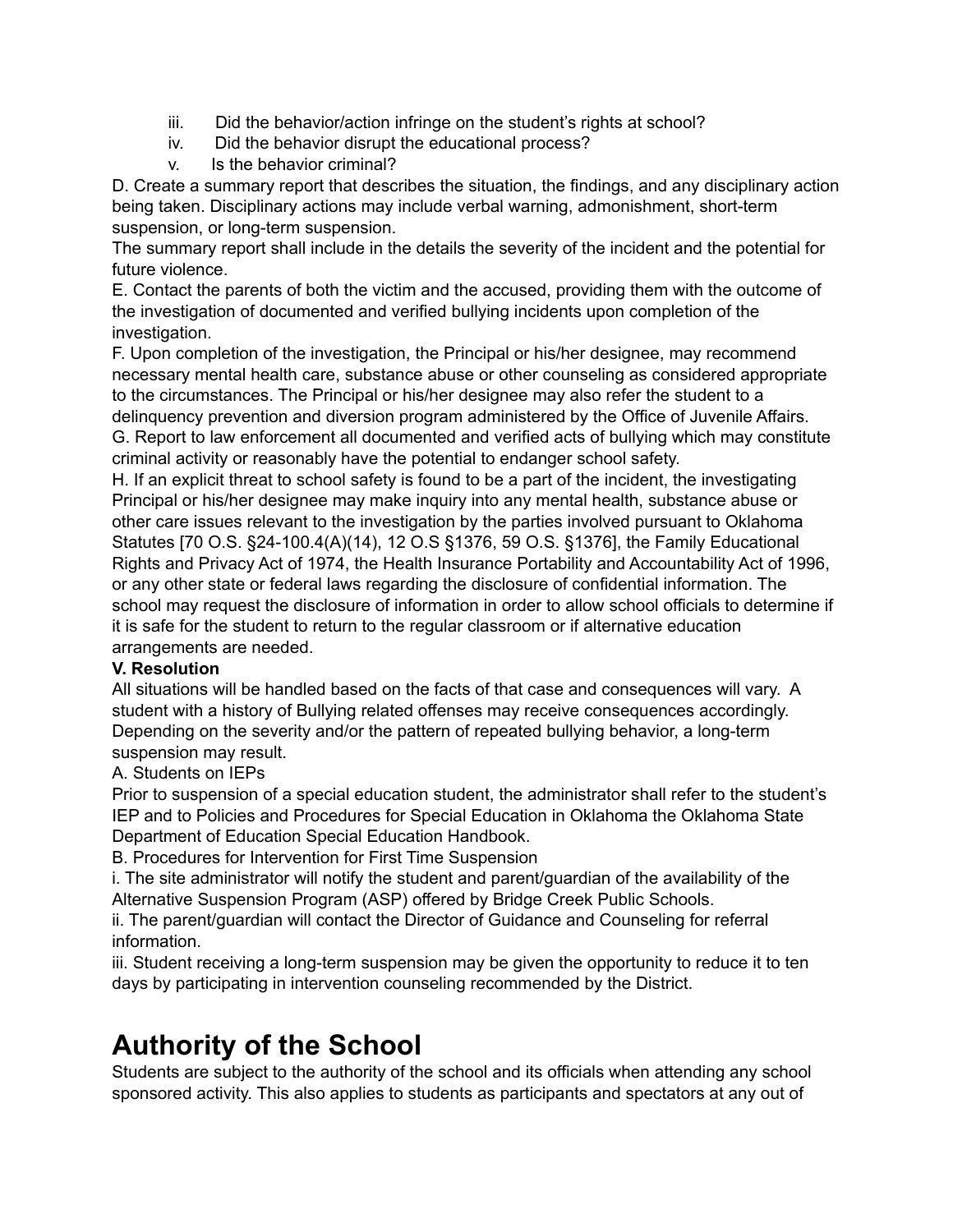town school activities. Teachers have the responsibility to insure a climate conducive to the safety and welfare of students and others in the school. They are further responsible for the learning of the student at school. Teachers are, therefore, vested with the authority necessary to discharge these responsibilities. It should be understood that any and all teachers have this authority at any time on school property or at or on the way to school functions. Insubordination to a teacher will not be tolerated and will be dealt with by disciplining the student. Under no circumstances will disrespectful or threatening behavior toward a teacher be Oklahoma State Law says, "Every person who without justifiable or excusable cause, knowingly commits any assault and/or battery upon the person of a school employee or a school district and/or threatens and places such employee in immediate fear of bodily harm while such employee is in the performance of his/her duties as a school employee, faces imprisonment in the county jail for a period not exceeding 6 months, or by a fine not exceeding \$500 or both fine and imprisonment." General Behavior: The laws of Oklahoma place the school "in loco parentis" (in place of parent). This means that any student enrolled in the school comes under the protection and guidance of the school administration and teachers. Students should be aware that supervision of conduct is a responsibility of the faculty and administration. Behavior, which may be detrimental or injurious to self or others, cannot be tolerated. Failure on the part of the students to follow instructions of any faculty member, administrator, or employee may result in disciplinary action.

### **Governing Authority**

The Board consists of five members elected by the voters of the school district. One member is elected each year for a five-year term. The Board of Education is a separate unit and is in no way connected with the city or county government. The Board is a governing authority of the school. The Board sets the general policies of the school. The Board elects the Superintendent of Schools who is the chief executive officer of the school. The Board sees to the financing of the school. They authorize preparation and presentation of the annual budget. The Board checks on the physical plant and the future needs. The Board confirms or rejects the recommendations of the administration in the hiring of employees. The Board tends to all legal matters affecting the school, such as the paying of claims, holding annual elections, providing adequate insurance, keeping accurate minutes of their proceedings, and fully complying with state and federal laws. It is the Board's responsibility to see that school monies are used as

economically as possible while being dedicated to provide as good an educational program as possible for Bridge Creek youth.

# **Energy Drinks**

Energy drinks will not be permitted in the buildings.

### **SKATEBOARDS**

Skateboards/Rip sticks/etc. are not allowed on school property.

### **Ejection From Athletic Events**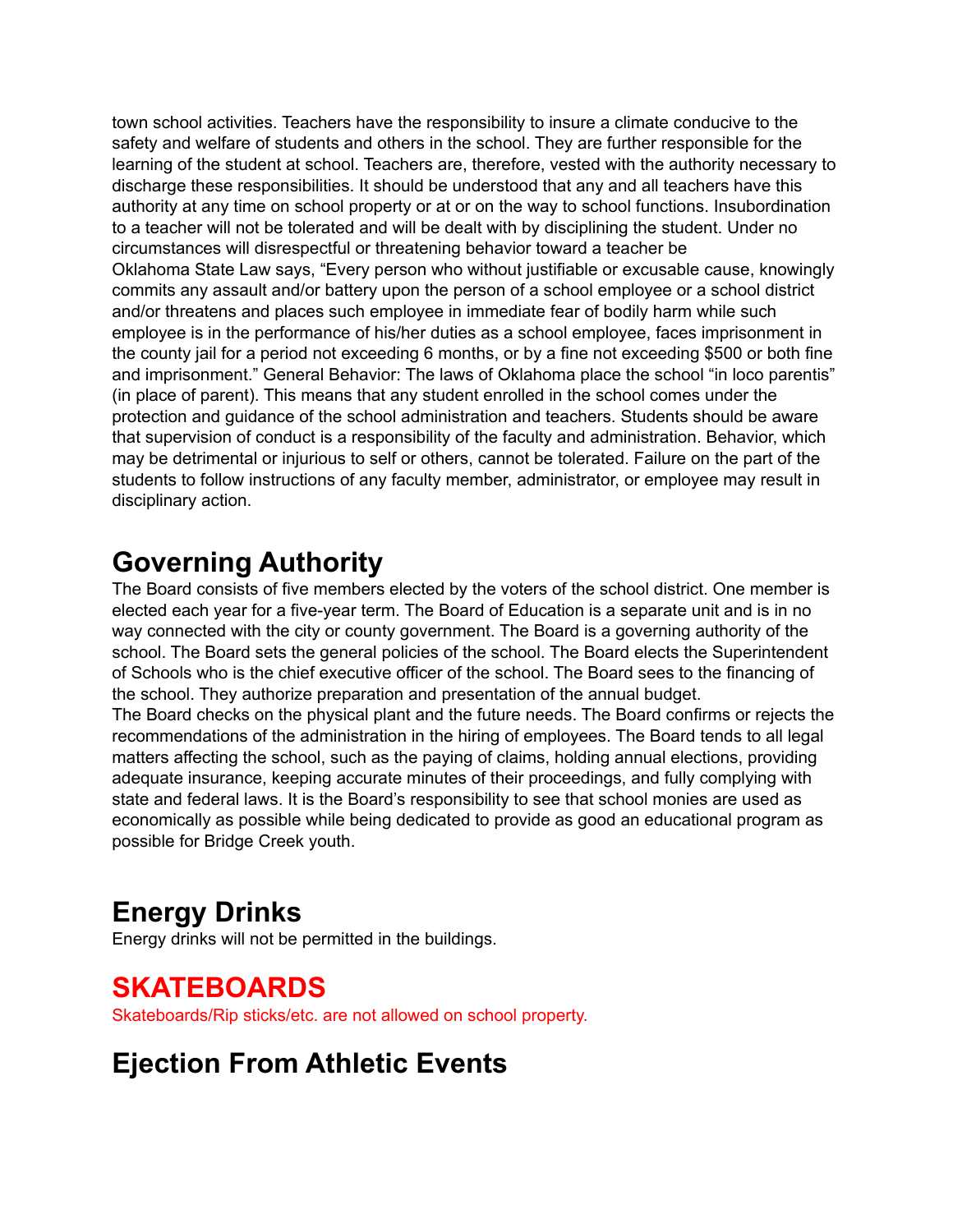First Offense (2 game suspension), Second Offense (4 game suspension), Third Offense (suspension from all athletic events for the year)

### **Student Appearance and Dress Code**

Educational consideration is given to grooming and dress which must not constitute a distraction or interfere with educational opportunities of other students. With ever-changing styles, additional guidelines are established to help maintain high standards. These standards are provided so clothing does not distract from the educational process.

- Shoes must be worn at all times-no house shoes/slippers allowed
- No clothing with derogatory or suggestive pictures or phrases
- No advertising or suggestions of drugs, alcohol or tobacco
- Clothing and grooming must not constitute a health or safety hazard
- Pants with holes/frays above the knee are permitted, but cannot extend up into the pocket area.
- All pants must be worn at the waistline and all belts are to be buckled. Pants and jeans must be high enough to cover undergarments when seated. "Sagging" is never permitted.
- Appropriate undergarments should be worn at all times and be in good taste (modesty is the key). Undergarments must not be worn as outer garments. Any attire exposing undergarments is not permitted.
- Short shorts, gym shorts, biker shorts, soffee style shorts, spandex shorts, bodysuits and boxer shorts are not appropriate school attire.
- Skirts, dresses and shorts must be of an appropriate length so as to not be revealing when sitting standing or at any time.
- Tank tops, string or spaghetti strap tops, halter tops, tube tops, sheer tops with bra showing, racer backs and backless tops are not appropriate school attire.
- Shoulders must be covered, cleavage unexposed and midriffs covered. Dresses are held to the same standard.
- Clothing/accessories deemed to be gang related by the principal will not be permitted.
- Headgear of any type is prohibited
- Accessories such as furry tails, chains, ropes, straps, spiked jewelry, sunglasses, etc. are not permitted inside the buildings.
- Clothing worn when participating in a school-sponsored extracurricular activity may be worn to school when approved by the sponsor or coach. Examples: cheerleader outfits, pom team and band uniforms, etc.
- Pajama zip up onesie's are not permitted.
- No Blankets are allowed in the school.

There may be changes, interpretations or exceptions to the dress code as deemed necessary by administrators. These changes or interpretations will be dependent upon safety conditions or other types of situations that develop. Any student deemed in violation of the dress code will be required to find clothing that meets the code or will be sent home to correct the situation. Failure to meet dress code regulations will be grounds for disciplinary action and could result in an unexcused absence. The judgment of the principal concerning appropriateness is final.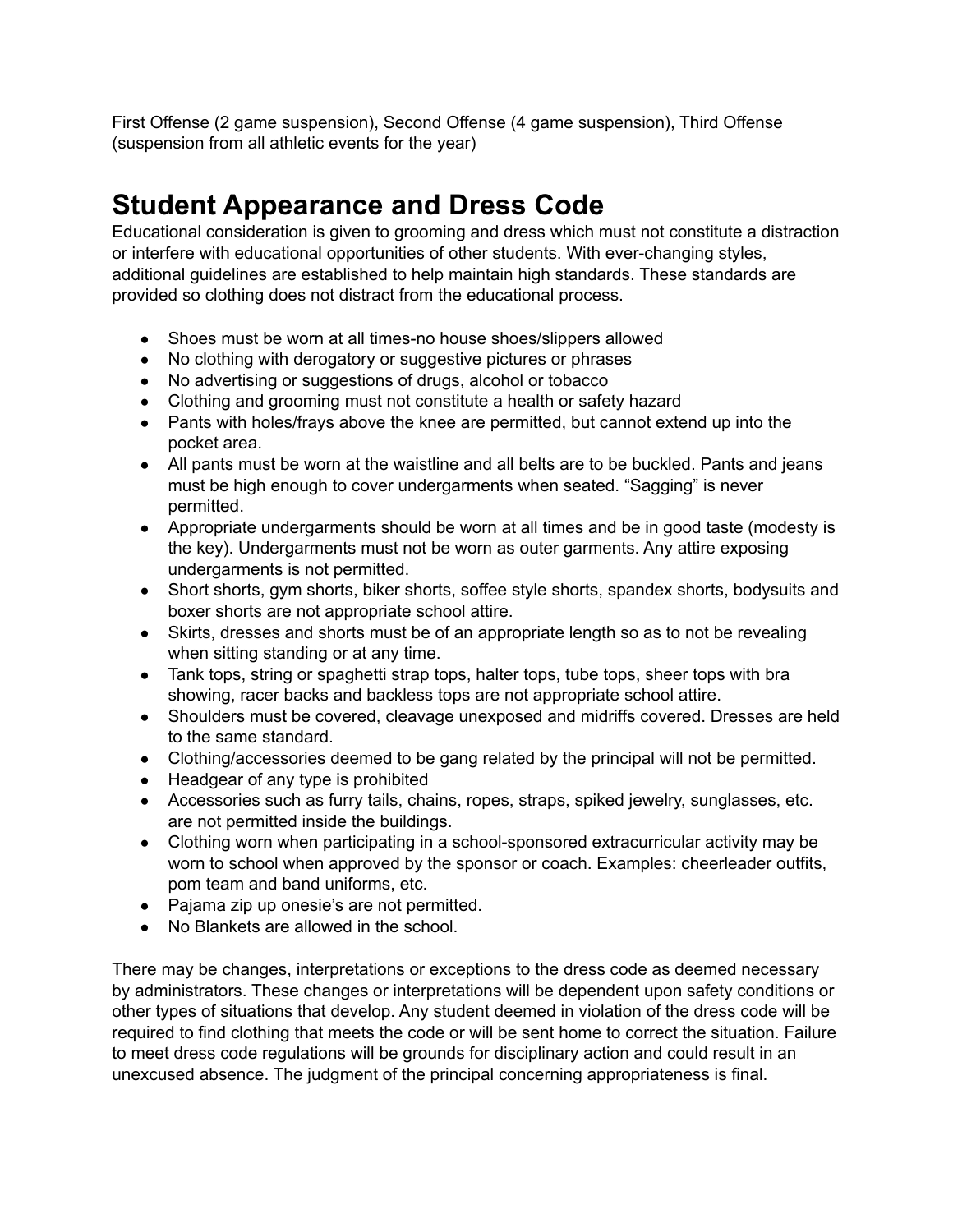# **Library**

The library is available to students during normal school hours. Students must follow library rules as well as "normal" school rules while in the library. Students misusing the library or students who cannot behave properly in the library will be asked to leave.

# **PARENT/GUARDIAN SUPPORT AND COMMUNICATION**

We want every parent to be very involved in their students education. We must take the lead in this endeavor by creating systematic methods to communicate with parents/guardians. We have a few automated methods of communication. One of those is the School Way application that can be downloaded on any IOS or Android device. Search your APP store and download. After downloading search for BCHS and subscribe. We also use an automated phone call and text service called Blackboard connect. Part of our student accounting system allows parents to have a real time look at their child's grades and attendance. We also understand that there is no value like a face-to-face conversation and we welcome these conversations. Please feel free to contact the office any time you need a question answered or assistance of any kind.

# **Parent Conferences**

Parents are always welcome and are encouraged to visit with any staff member regarding a problem or just check on the progress of a student. We feel communication with parents is vital to the educational process. Teachers have one period a day scheduled for conferences. Conferences can be arranged by notifying the principal's office, the counselor's office, or the individual teacher. Please keep in mind that we do have a busy schedule, and for your convenience, let us arrange a time for the desired conference. It is suggested that any parent of a student making a D or F schedule a conference with the teacher.

# **Change of Address or Telephone**

Any change of address or telephone number must be reported to the site office as soon as the change has been made. This is critical to enable us to reach parents in the event of an emergency.

# **Cafeteria**

Three charges will be allowed. These must be paid before another charge will be permitted. The lunchroom is an extension of the classroom, and school rules will be followed. Students will leave the dining area clean and neat.

# **Attendance Policy**

In order to receive credit for a course, a student cannot be absent more than **seven (7) days** each semester. Oklahoma State law requires school officials to keep attendance records and report excessive absences to the District Attorney's office. **Seven (7)** unexcused absences within a semester constitutes excessive and thereby may be reported to the District Attorney's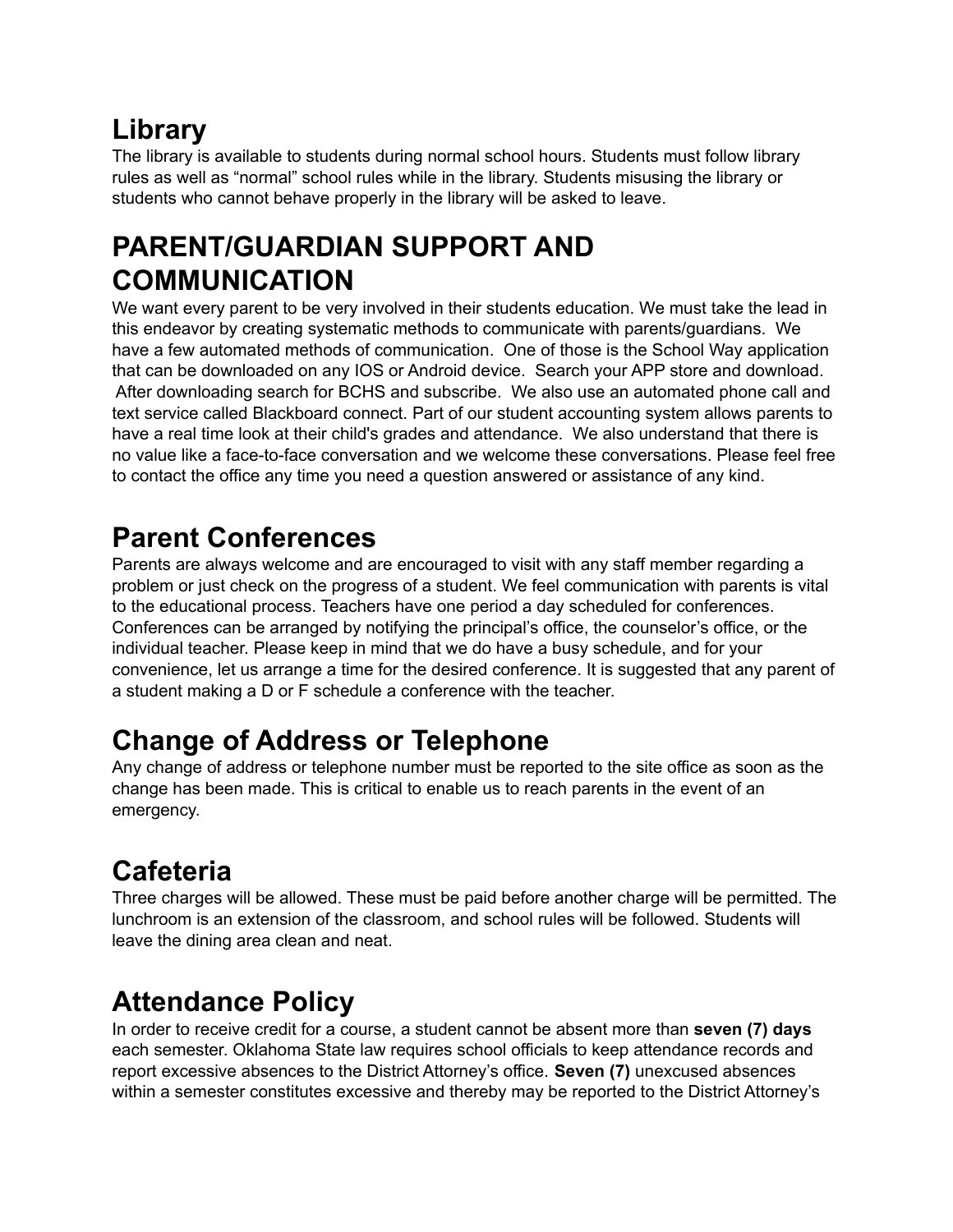Office's Graduated Sanctions program. Students **with a passing grade**, who exceed **seven (7)** absences in a semester will receive a "no credit" (NC) on his/her transcript for the semester. Students without a passing grade will receive an F. Continued absences will fall under the district's discipline policy. Exceptions for extenuating circumstances or school-related activities may be requested through the building principal. Reasonable effort will be made to notify the parent before a "no credit" is given due to excessive absenteeism.

### **ATTENDANCE RELATED INFORMATION**

Students must be IN the classroom when the tardy bell has stopped ringing or he/she will be counted tardy. All tardies are counted unless the student has a pass from a staff member. If a student arrives 15 or more minutes late, that student will be counted absent rather than tardy and will be recorded as absent from the class, and it will count toward the ten (10) days allowed per semester. Students must be in class at least 25 minutes before checking out, or they will also be counted absent. The principal, counselor, or teacher must issue a statement of explanation in order for the tardy to be excused.

#### **Graduated Sanctions**

When a student accumulates 7 unexcused absences they will be referred to the Grady County District Attorney's Office's Graduated Sanctions program. When a student is referred to the graduated sanctions program, the District Attorney's office will contact the parent/guardian to schedule a hearing.

#### EXEMPT ABSENCES

The following exceptions will not count against the student with respect to the attendance policy. Exempt Absences Include:

**1. Any event that is approved as a school activity**

**2. Any medical treatment that is substantiated by a physician's written statement. THE PHYSICIAN'S STATEMENT MUST BE SUBMITTED TO THE SCHOOL AND are SUBJECT TO VERIFICATION BY A SCHOOL OFFICIAL**

**3. Any day a student serves as a page for the State or National Legislature (not to exceed five days)**

- **4. A court subpoena**
- **5. Religious holidays or activities**

**6. Bereavement**

**7. Forty-eight (48) hours to treat and clear head lice with appropriate medical documentation upon return to school**

Family vacations are not exempted and such absences will count toward the maximum absences allowed per semester.

**THE PRINCIPAL WILL MAKE THE FINAL DECISION CONCERNING UNUSUAL CIRCUMSTANCES.**

### **Oklahoma Compulsory Attendance Law Title 70 OS Chapter 1 Sect. 10-105**

A. It shall be unlawful for a parent, guardian, or other person having custody of a child who is over the age of five (5) years, and under the age of eighteen (18) years, to neglect or refuse to cause or compel such child to attend and comply with the rules of some public, private or other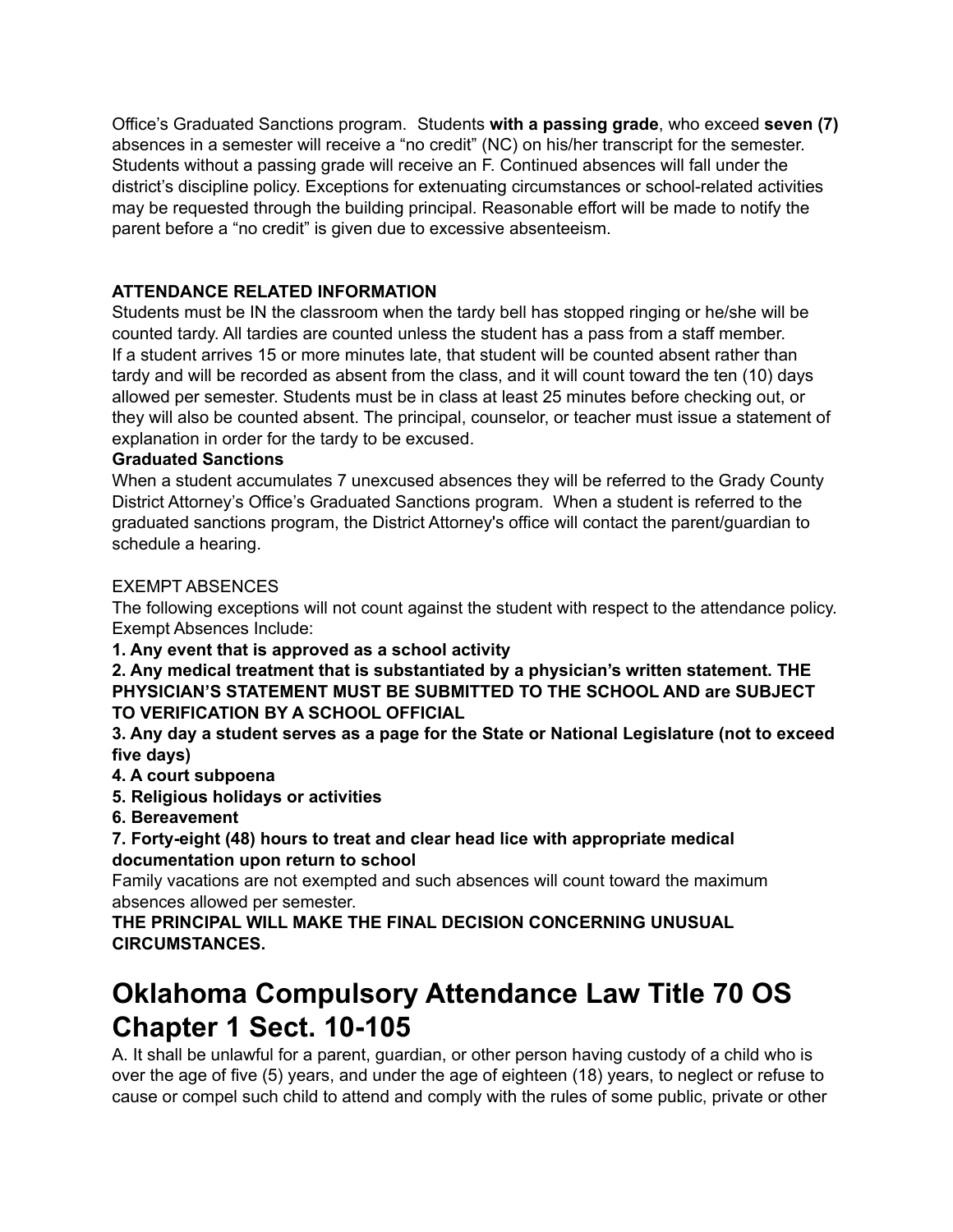school, unless other means of education are provided for the full term the schools of the district are in session or the child is excused as provided in this section. One-half (1/2) day of kindergarten shall be required of all children five (5) years of age or older unless the child is excused from kindergarten attendance as provided in this section. A child who is five (5) years of age shall be excused from kindergarten attendance until the next school year after the child is six (6) years of age if a parent, guardian, or other person having custody of the child notifies the superintendent of the district where the child is a resident by certified mail prior to enrollment in kindergarten, or at any time during the first school year that the child is required to attend kindergarten pursuant to this section, of election to withhold the child from kindergarten until the next school year after the child is six (6) years of age. A kindergarten program shall be directed toward developmentally appropriate objectives for such children. The program shall require that any teacher employed on and after January 1, 1993, to teach a kindergarten program within the public school system shall be certified in early childhood education. All teachers hired to teach a kindergarten program within the public school system prior to January 1, 1993, shall be required to obtain certification in early childhood education on or before the 1996-97 school year in order to continue to teach a kindergarten program.

B. It shall be unlawful for any child who is over the age of twelve (12) years and under the age of eighteen (18) years, and who has not finished four (4) years of high school work, to neglect or refuse to attend and comply with the rules of some public, private or other school, or receive an education by other means for the full term the schools of the district are in session. Provided, that this section shall not apply:

1. If any child is prevented from attending school by reason of mental or physical disability, to be determined by the board of education of the district upon a certificate of the school physician or public health physician, or, if no such physician is available, a duly licensed and practicing physician;

2. If any child is excused from attendance at school, due to an emergency, by the principal teacher of the school in which such child is enrolled, at the request of the parent, guardian, custodian or other person having control of such child;

3. If any child who has attained his or her sixteenth birthday is excused from attending school by written, joint agreement between:

a. the school administrator of the school district where the child attends school, and b. the parent, guardian or custodian of the child. Provided, further, that no child shall be excused from attending school by such joint agreement between a school administrator and the parent, guardian or custodian of the child unless and until it has been determined that such action is for the best interest of the child and/or the community, and that said child shall thereafter be under the supervision of the parent, guardian or custodian until the child has reached the age of eighteen (18) years;

4. If any child is excused from attending school for the purpose of observing religious holy days if before the absence, the parent, guardian, or person having custody or control of the student submits a written request for the excused absence. The school district shall excuse a student pursuant to this subsection for the days on which the religious holy days are observed and for the days on which the student must travel to and from the site where the student will observe the holy days; or

5. If any child is excused from attending school for the purpose of participating in a military funeral honors ceremony upon approval of the school principal.

C. It shall be the duty of the attendance officer to enforce the provisions of this section. In the prosecution of a parent, guardian, or other person having custody of a child for violation of any provision of this section, it shall be an affirmative defense that the parent, guardian, or other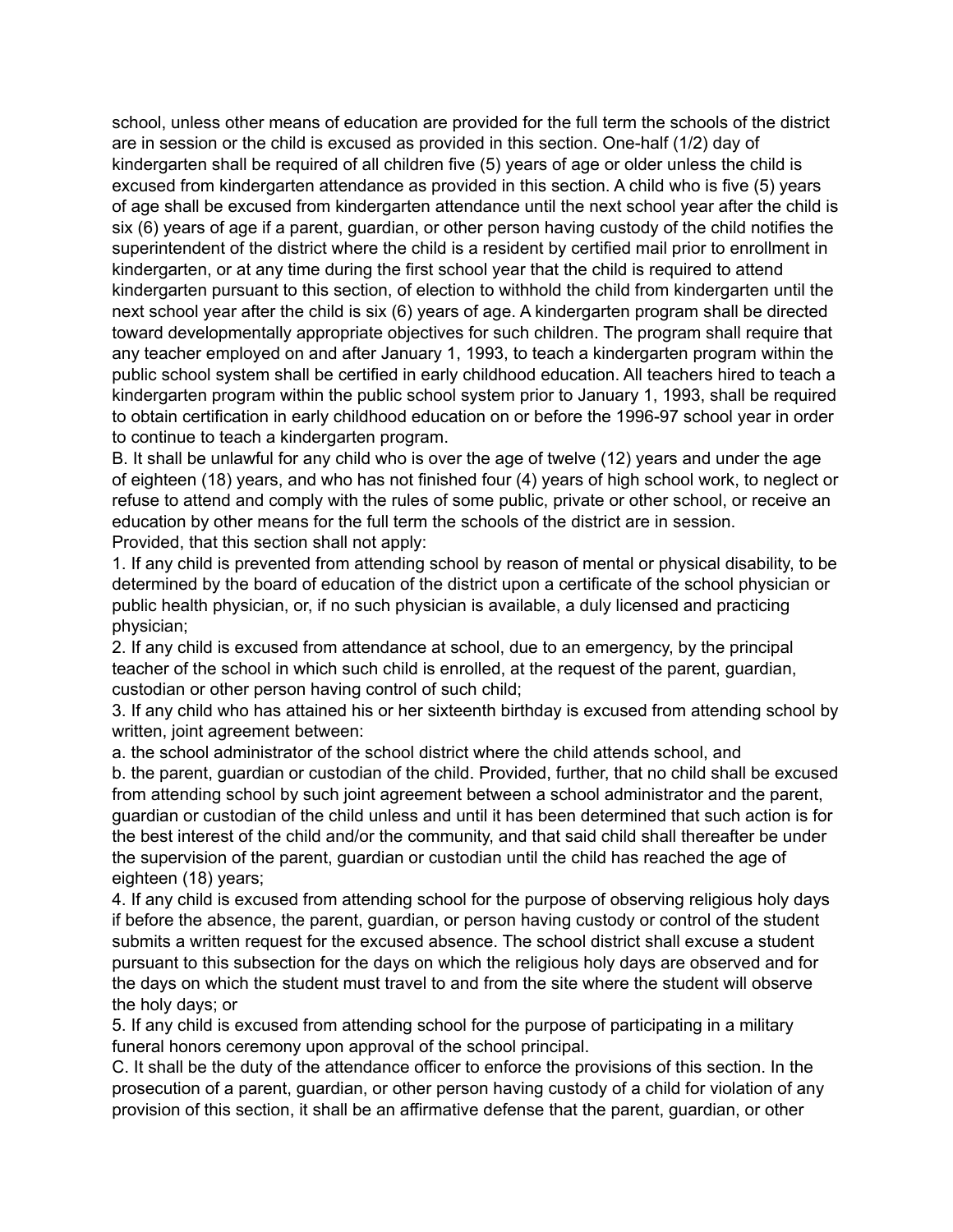person having custody of the child has made substantial and reasonable efforts to comply with the compulsory attendance requirements of this section but is unable to cause the child to attend school. If the court determines the affirmative defense is valid, it shall dismiss the complaint against the parent, guardian, or other person having custody of the child and shall notify the school attendance officer who shall refer the child to the district attorney for the county in which the child resides for the filing of a Child in Need of Supervision petition against the child pursuant to the Oklahoma Juvenile Code.

D. Any parent, guardian, custodian, child or other person violating any of the provisions of this section, upon conviction, shall be guilty of a misdemeanor, and shall be punished as follows:

1. For the first offense, a fine of not less than Twenty-five Dollars (\$25.00) nor more than Fifty Dollars (\$50.00), or imprisonment for not more than five (5) days, or both such fine and imprisonment;

2. For the second offense, a fine of not less than Fifty Dollars (\$50.00) nor more than One Hundred Dollars (\$100.00), or imprisonment for not more than ten (10) days, or both such fine and imprisonment; and

3. For the third or subsequent offense, a fine of not less than One Hundred Dollars (\$100.00) nor more than Two Hundred Fifty Dollars (\$250.00), or imprisonment for not more than fifteen (15) days, or both such fine and imprisonment.

Each day the child remains out of school after the oral and documented or written warning has been given to the parent, guardian, custodian, child or other person or the child has been ordered to school by the juvenile court shall constitute a separate offense.

E. At the trial of any person charged with violating the provisions of this section, the attendance records of the child or ward may be presented in court by any authorized employee of the school district.

F. The court may order the parent, guardian, or other person having custody of the child to perform community service in lieu of the fine set forth in this section. The court may require that all or part of the community service be performed for a public school district.

G. The court may order as a condition of a deferred sentence or as a condition of sentence upon conviction of the parent, guardian, or other person having custody of the child any conditions as the court considers necessary to obtain compliance with school attendance requirements. The conditions may include, but are not limited to, the following:

1. Verifying attendance of the child with the school;

- 2. Attending meetings with school officials;
- 3. Taking the child to school;

4. Taking the child to the bus stop;

5. Attending school with the child;

6. Undergoing an evaluation for drug, alcohol, or other substance abuse and following the recommendations of the evaluator; and

7. Taking the child for drug, alcohol, or other substance abuse evaluation and following the recommendations of the evaluator, unless excused by the court.

# **Tardy Policy**

The following are the graduated steps for students who violate the tardy policy. All tardies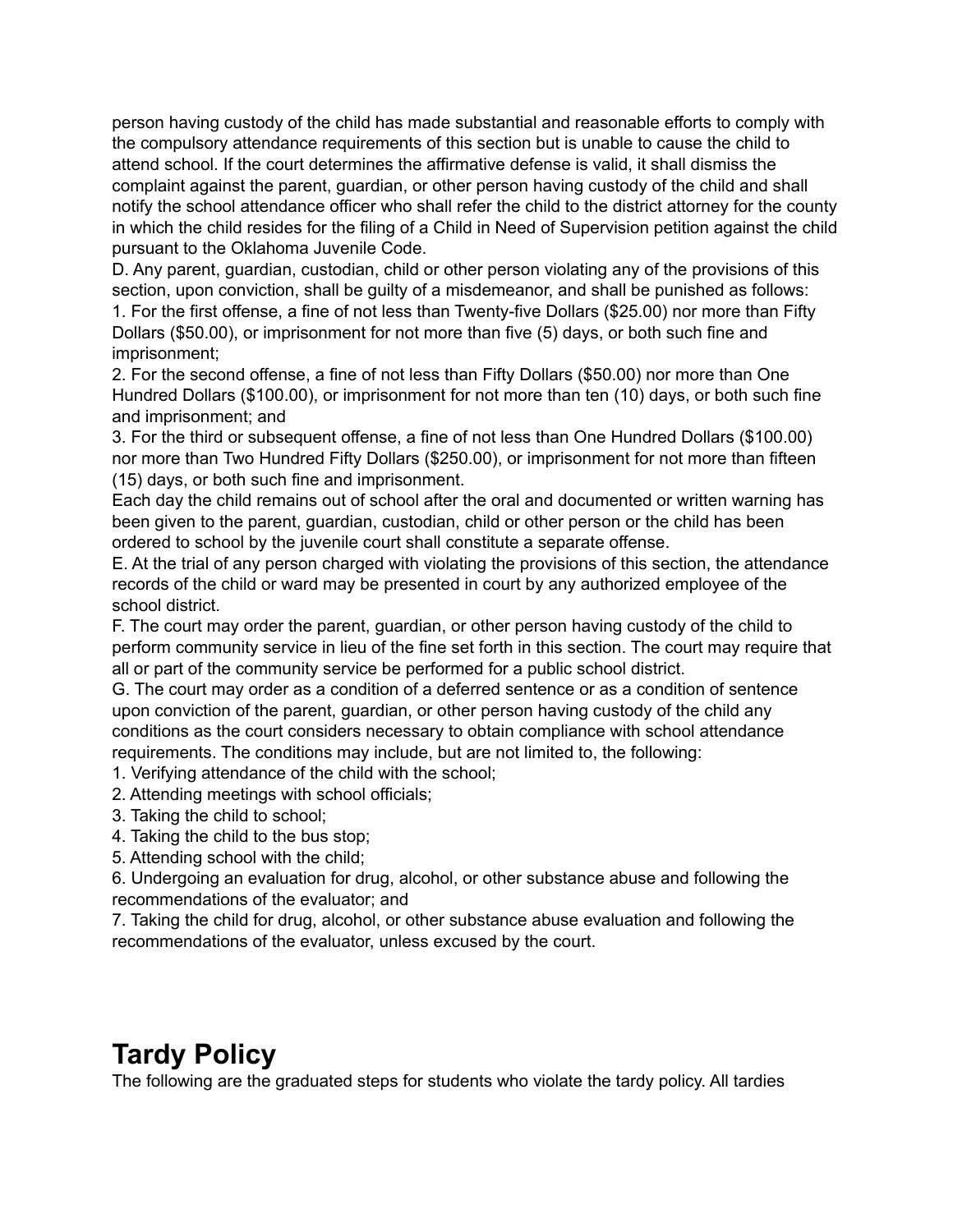are cumulative. 1 tardy N/A, 2<sup>nd</sup> tardy - N/A, 3<sup>nd</sup> tardy -N/A, 4<sup>nd</sup> tardy - N/A, 5<sup>nd</sup> tardy parent contact,  $6$ <sup>tardy</sup> -1 day lunch detention, 7<sup>th</sup> tardy -3 days lunch detention, 8<sup>th</sup> tardy -2 days ISD, 9<sup>th</sup> tardy -3 days ISD, 10<sup>th</sup> tardy 4 days ISD. Further tardies will result in severe consequences.

# **Permission to Leave Campus**

When the student boards the school bus or comes to school, then the student becomes the responsibility of the school district. Students are not permitted to leave the campus after they have arrived for the school day without permission from the principal's office. The parent or guardian must contact the office before the student will receive permission to leave campus. A sign-out sheet is to be filled-out before the student leaves the campus. Prior arrangements must be made by the parent or guardian with the school before the student will be allowed to check out. A phone call or written note will meet this criteria.

- Any student who leaves the campus without properly checking out through the office will be considered truant, and the problem will be dealt with by the building principal.
- Parents are not to take students directly from the classroom. Parents, please note: We are a closed campus for the purpose of the safety and security of your students.

# **Truancy Summary**

By definition, a student is truant if he/she is absent without a proper excuse and/or not properly checked-out through the office. School attendance officers may excuse absences for the following reasons:

- Illness, accident or injury, medical or dental appointments with documentation, death in the family, religious holidays, or emergency situations. Exceptions may be made by administration. Remember, even though an absence is excused, it will count against the 12 allowed per semester.
- It is the responsibility of the parent to notify the school if the student is absent for any reason. This notification is to be made before the absence or the day of the absence. If the school is not notified, the absence will be marked as unexcused, and the school will attempt to contact the parent or guardian to insure the student is not truant..

If a student has 10 consecutive unexcused absences, the student will be dropped from school rolls and may be reported as truant to county authorities. Also, Oklahoma law allows the driver's license of the student to be revoked if the student drops out of school.

Withdrawal Procedure

The procedure for withdrawing from Bridge Creek Schools is as follows:

- 1. Authorization for withdrawal must be made to the registrar in person or over the phone by the parent or legal guardian.
- 2. The appropriate form must be picked up in the registrar's office and properly completed.
- 3. The form must be signed by:
- A. The teacher of each class
- B. A member of the library or media staff
- C. The attendance secretary
- D. The counselor
- E. The principal
	- 1. The form must be completed and returned for final clearance.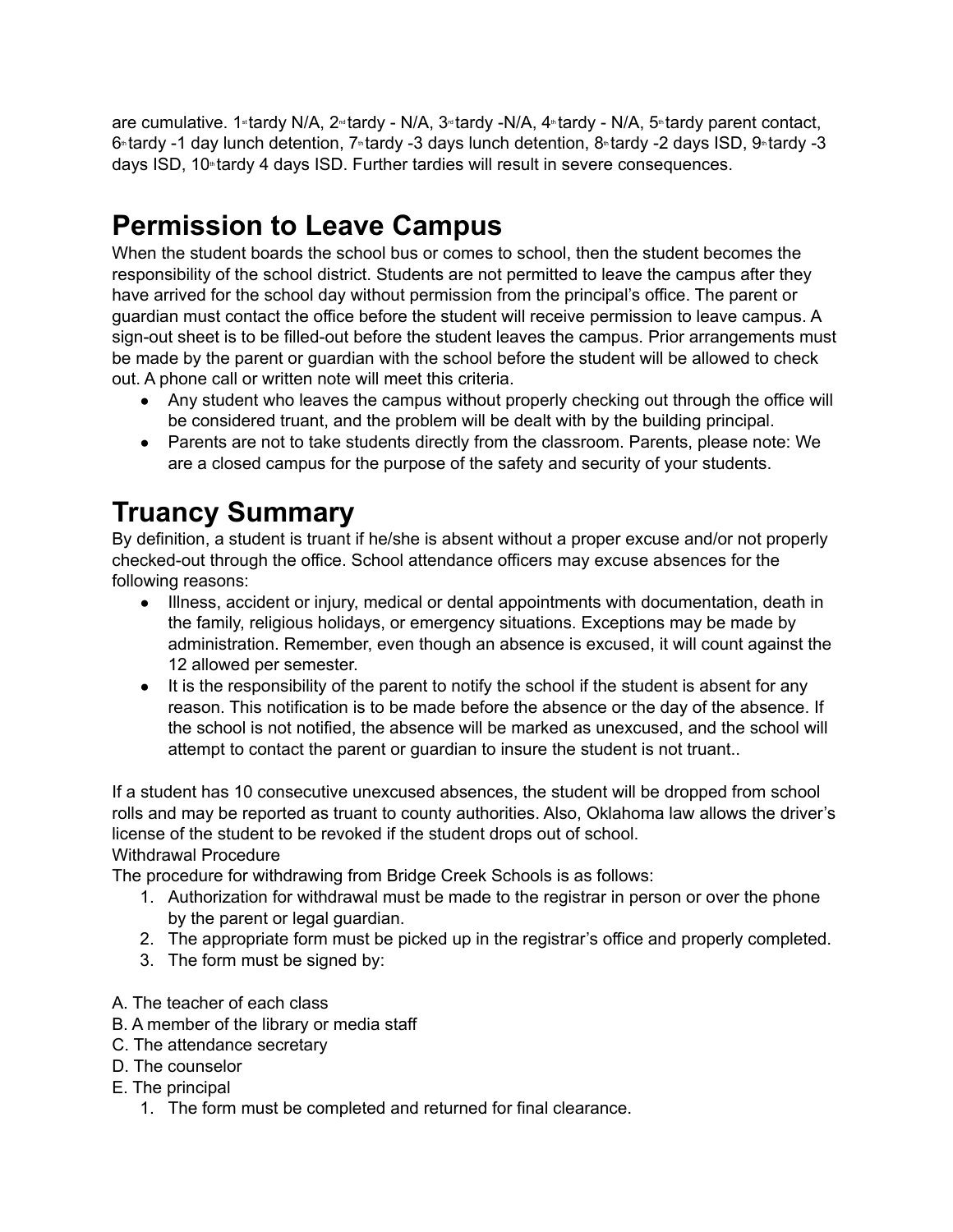2. Any book not returned or fees owed may result in the withholding of grades.

# **Hall Passing**

Any student in the hall after the tardy bell has rung or in the hall during class time - no matter what the reason -must have a pass in his/her hand from a teacher, counselor, secretary, or principal. A five minute passing time is allowed between classes. If a student feels he/she will not be in class by the time the tardy bell rings, he/she should go to the classroom first and ask permission from the teacher to take care of the business that will cause him/ her to be late.

# **Student Transportation**

All buses used by Bridge Creek Schools meet the State Department of Education requirements and operate in conjunction with their regulations. Safety is of major importance. Students are urged to use care in loading and unloading and to always remain seated as long as the bus is in motion.

Students should regard the bus as a classroom as far as conduct is concerned. The bus driver is a school employee and has authority over the students similar to that of teachers. Remember, from the time you leave home until you return, you are subject to school regulations. Riding a bus is a privilege that a student can lose if proper conduct is not observed.

Because of safety concerns, it is important that every rider be listed on the route sheet. In the event of an emergency, we need addresses and phone numbers to contact parents/guardians. For safety and identification, all students will have assigned seats. Also, to ride a different bus, the student must have a note signed by the principal.

All buses will arrive at pick up locations at a set time. If there are no students at the bus stop, the bus will honk and wait for 30 seconds and then proceed to the next stop. If the bus is late, the driver will look for riders and then proceed to the next stop. We request that your children be at his/her stop 5 minutes before pickup time. There may be route changes to accommodate the fluctuation of students in the Bridge Creek District.

Bus discipline slips will be used this year. In most cases, students will be given a warning before the first discipline slip is used. The consequence of receiving a second slip is removal from the bus for two (2) days. The third slip will result in removal from the bus for two (2) weeks. The fourth slip will result in the removal from the

bus for nine (9) weeks. The fifth discipline slip will result in removal from the bus for the remainder of the school year.

Serious violations may result in the immediate removal of a student from the bus for extended periods of time. The following list is not all-inclusive but include examples of unacceptable behavior on the bus: improper boarding/departing, refusing to obey the driver, pushing, tripping, and hitting, not staying seated, hanging out windows, spitting, littering, eating or drinking, or throwing objects (on or out of the bus). For Parents and Students (Transportation) When an occasion arises that a patron or a student has a complaint with the transportation of students, the following steps shall be followed: The parent and/or student shall communicate with the bus driver to try and solve the problem. The parent and/or student shall meet with the transportation director to try and solve the problem. The parent and/or student shall put the complaint in writing and sign the complaint. The complaint shall be forwarded to the building administrator of the site attended by the student. The building administrator shall ask for a written response to the complaint from the transportation director. The building administrator shall conduct an investigation of the matter and determine the final disposition of the complaint. If the complaint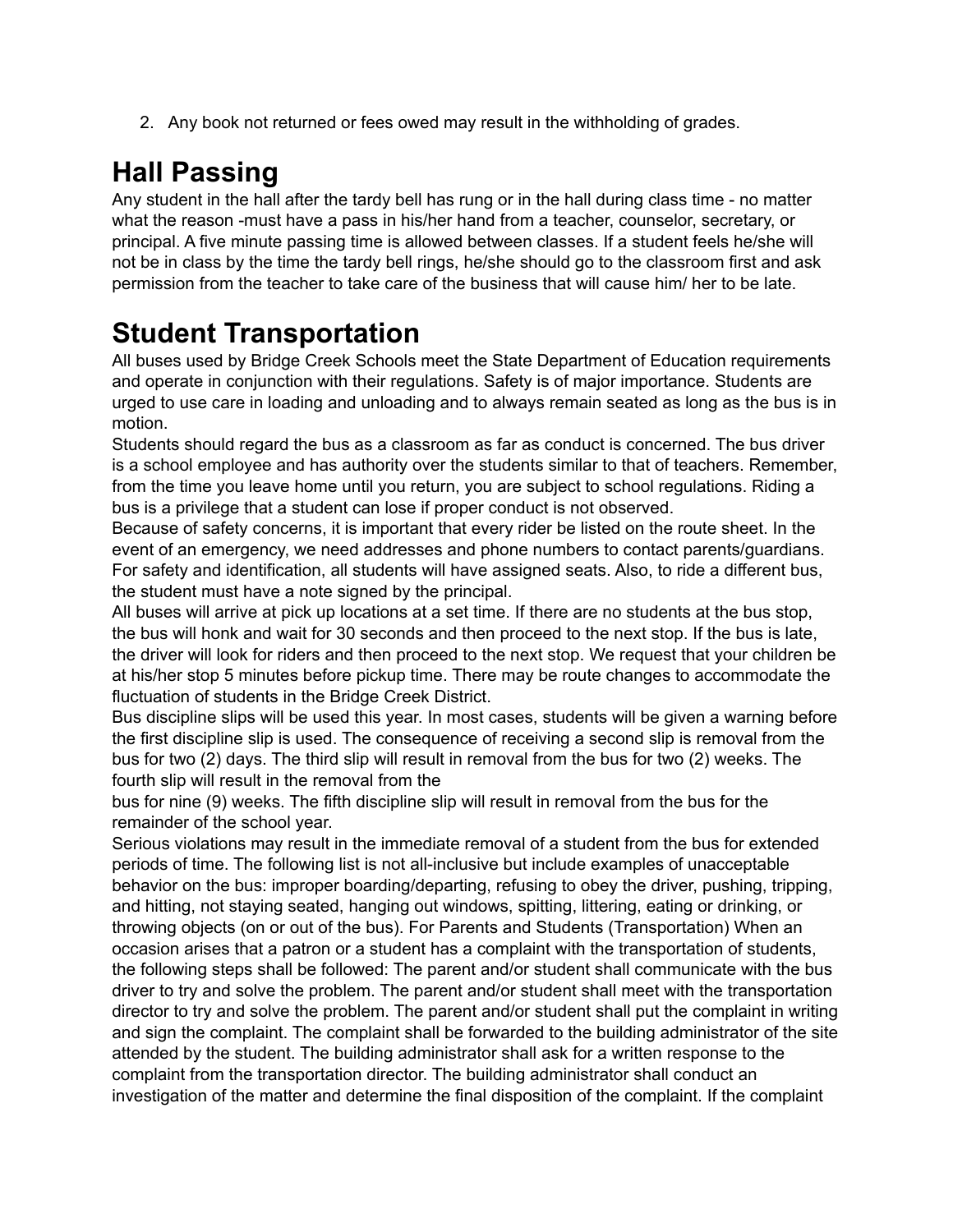addresses discipline of a student, the building administrator, after the investigation, shall determine the guilt or innocence of the student. If innocence is established, the student shall be returned all bus riding privileges. If guilt is established, the building administrator shall then determine the reasonableness of the discipline. The decision of the building administrator shall be final.

# **Closed Campus**

Bridge Creek Schools is a closed campus. Once a student has arrived at school, he/she is not to leave the campus at any time during the day unless authorized to do so by permission from a site administrator or their designee. A student will only be allowed to leave campus if a parent requests the student be allowed to leave. However, the student must still check out through the office prior to leaving campus. We ask parents not to excuse their child to leave campus just to eat lunch. This circumvents the closed campus and can cause problems with enforcement. Any violation of this policy will be considered truancy and will result in disciplinary action.

# **SAFETY AND SECURITY**

At BCHS we make safety and security a top priority. Sometimes we have to balance safety and security with convenience and we appreciate your understanding. We always require all visitors to check into the office before going anywhere else on campus. This enables us to ensure that there are no strangers in our school at any time. We also appreciate your understanding during times of emergency. We may not always be able to accommodate your request during these times but it is always in the name of security and safety.

# **Fire Drill Procedure**

Fire drills at regular intervals are required by law and are an important safety precaution. It is essential that, when the first signal is given, everyone responds immediately and clears the building by prescribed routes. Students are to remain outside the building at their designated location until the signal is given to return inside. Teachers will lead their students from the room to the emergency exits. Teachers are to close their doors and take their grade books with them and call roll when everyone is at the designated meeting point. Teachers on planning period, office staff and custodians will make needed emergency calls and obtain the nearest fire extinguisher if the fire is small.

# **Tornado Drills Procedures**

Two drills each semester. On days of severe weather, the school will monitor information from local weather reports and the U.S. Weather Bureau. In the event of imminent danger, the following procedure will be followed:

- Warnings will be given from the office.
- Teachers will have the students leave the room to the designated area and follow standard emergency operating procedures.
- No student will be permitted to use the telephone during the alert.
- A roll check should be made after the "all clear" is given.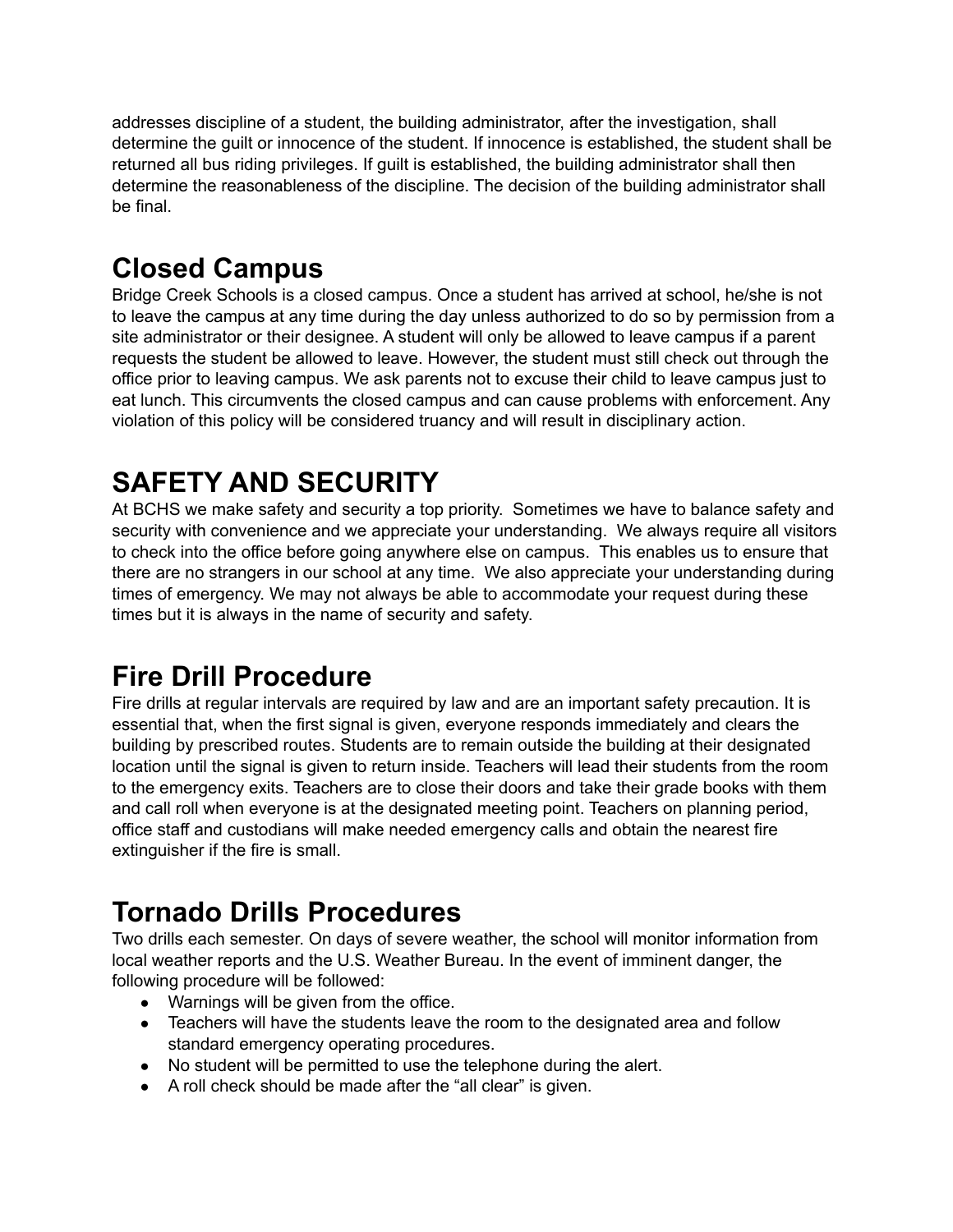# **Lock Down and Intruder**

Each site will practice a lock down of facilities twice a year. Teachers will have procedures to secure their students in their room, and other personnel will secure the site facilities.

# **Bad Weather Information**

When it is necessary to close Bridge Creek Schools because of inclement weather, the following TV and radio stations will be notified.

- TV Channels 4, 5, and 9.
- Radio Stations (930 AM), KOKC (1520 AM)
- SchoolWay
- Twitter
- Facebook

### **Communicable Diseases**

To prevent an outbreak of communicable diseases such as head lice, scabies, etc., school employees can periodically check students at school. Your child will be sent home if suspected to be infected with communicable disease. It will be the parent's responsibility to rid their child of any disease. Once sent home with any communicable disease, a child must be checked by a person of the medical profession and receive a note from the person, stating that the child is no longer infested with the disease and can attend school once more. We can protect students from any such outbreak of any communicable disease by checking them at home periodically. Once an outbreak starts, it will spread rapidly. Please do not share any personal articles with your friends, including coats, hats, brushes, clothes, etc.

# **Guidance Services**

The Bridge Creek guidance counselor offers orientation for all students. This orientation covers: units needed for graduation, required courses, accumulation of credits, recommended classes for college bound students, and the effect of losing credits due to failure. The guidance counselor will provide career and vocational guidance services throughout the year. The counseling offices are open to students at all times to facilitate personal growth and development. All emergencies are dealt with immediately. To see the counselor, a student should sign up on the list posted in the office. The student will be called at the earliest possibility.

# **Health Services**

We do not have the facilities to take care of ill students for an extended period of time. Should your child become ill, we will give you a call. Please make arrangements for your child to get home or to the doctor. Sick students who are running a temperature should not return to school until their temperature has remained normal for 24 hours.

### **Immunizations**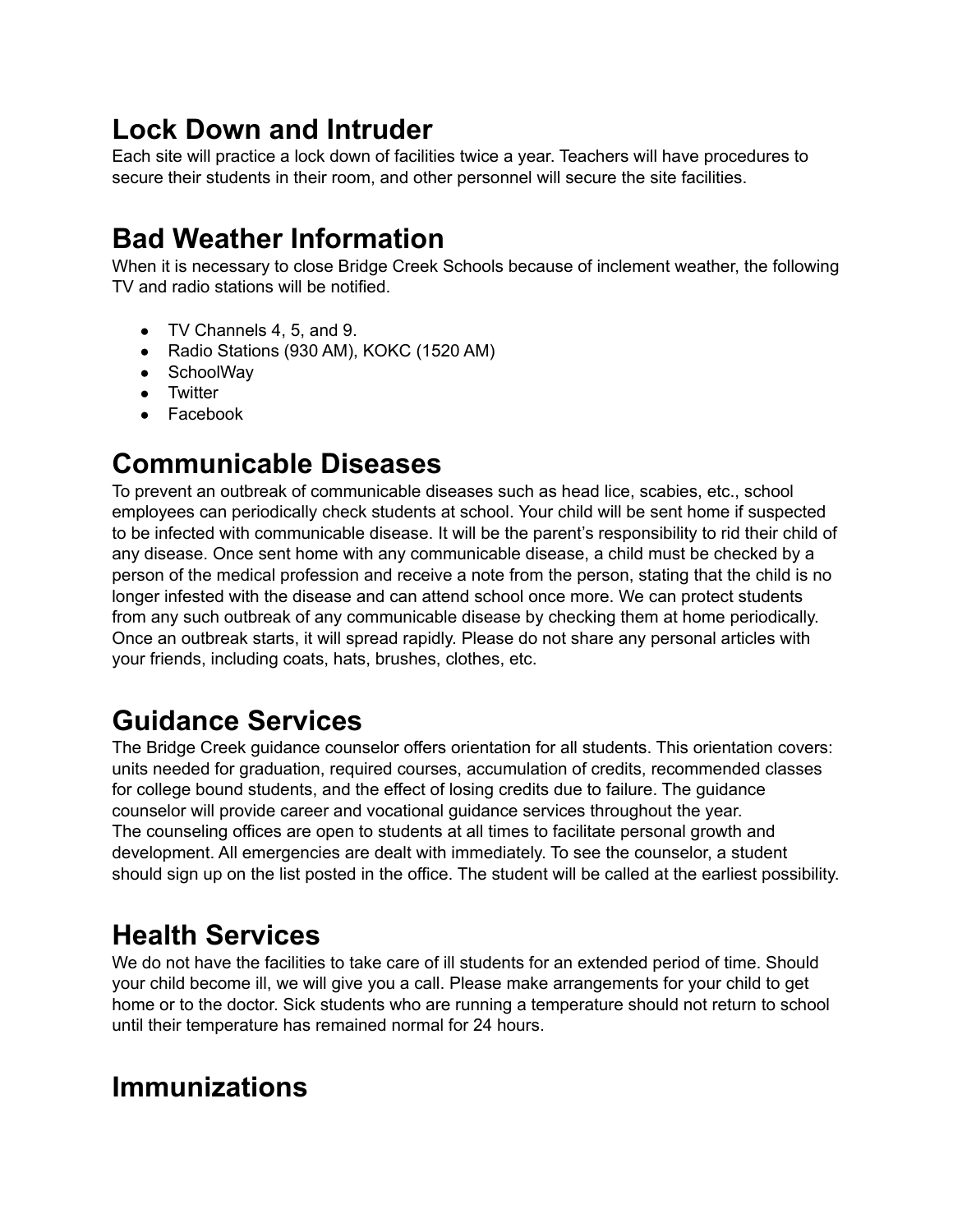Federal regulations require that every student must have three DPT vaccinations, three polio vaccinations, one MMR vaccination and Hep. A and B vaccinations before entering public school. A copy of the vaccination records must be on file in the permanent record of the student at school. If such records are not on file, your student may be asked to leave school until such records are properly furnished.

### **Residency**

Proving Residency The superintendent or designee may require the submission of evidence of residency in order to determine whether the student is eligible to attend the public schools or programs without payment of nonresident tuition. Such evidence may include, but is not necessarily limited to, the following:

1. Proof of payment of local ad valorem taxes

2. Title to residential property in the district, a valid unexpired lease agreement, or receipts for payment of rent on a district residence in which the applicant actually resides

- 3. Proof of provision of utilities
- 4. A valid, unexpired motor vehicle operator's permit or motor vehicle registration

5. Maintenance of voter registration Appeal of Decision

If the superintendent (or designee) denies admittance of a student who claims to be a resident of the district, the parent, guardian, or person having care and custody of the student (hereafter referred to as parent) may request a review of the decision. Such request for review shall be in writing and must be received by the superintendent or designee within three school days of the denial of admittance. The request for review shall include any additional pertinent information that may justify the admittance of the child. Upon receipt of a written request for review, the superintendent or designee will render a decision and notify the parent of the decision within three school days of the receipt of the request. If the parent disagrees with the findings, the parent will notify the superintendent or designee within three school days of the receipt of the decision. The superintendent will then submit the findings and all documents reviewed to the board of education. 701. R.1 2 of 2 pages The board will review the decision and the documents submitted by the superintendent and the student. The board will render a decision at the next regular board meeting. The board's decision may by appealed only pursuant to procedures utilized by the Oklahoma State Department of Education.

### **Transfers**

### OPEN TRANSFERS

Bridge Creek Board of Education shall accept into the district students who reside in another school district under certain circumstances. In cases in which a transfer is granted, the student may continue to attend this school if the board approves. Further, if the board approves, a brother or sister of that transferred student may also be accepted. No student may transfer into the district if he or she has transferred before in the same school year. No student may transfer out of the district in the same year that he or she transferred in. However, if a student changes residence to another district, he or she may attend either the new district of residence or the district to which the previous transfer had been made.

**Procedure** 1. In order for a student to transfer, the parents of the said student must complete an application form specified by the State Board of Education. 2. Applications must be obtained from and filed with the superintendent of the receiving school district no later than April 1st for the next ensuing school year. 4. The board will approve or deny the application, and shall notify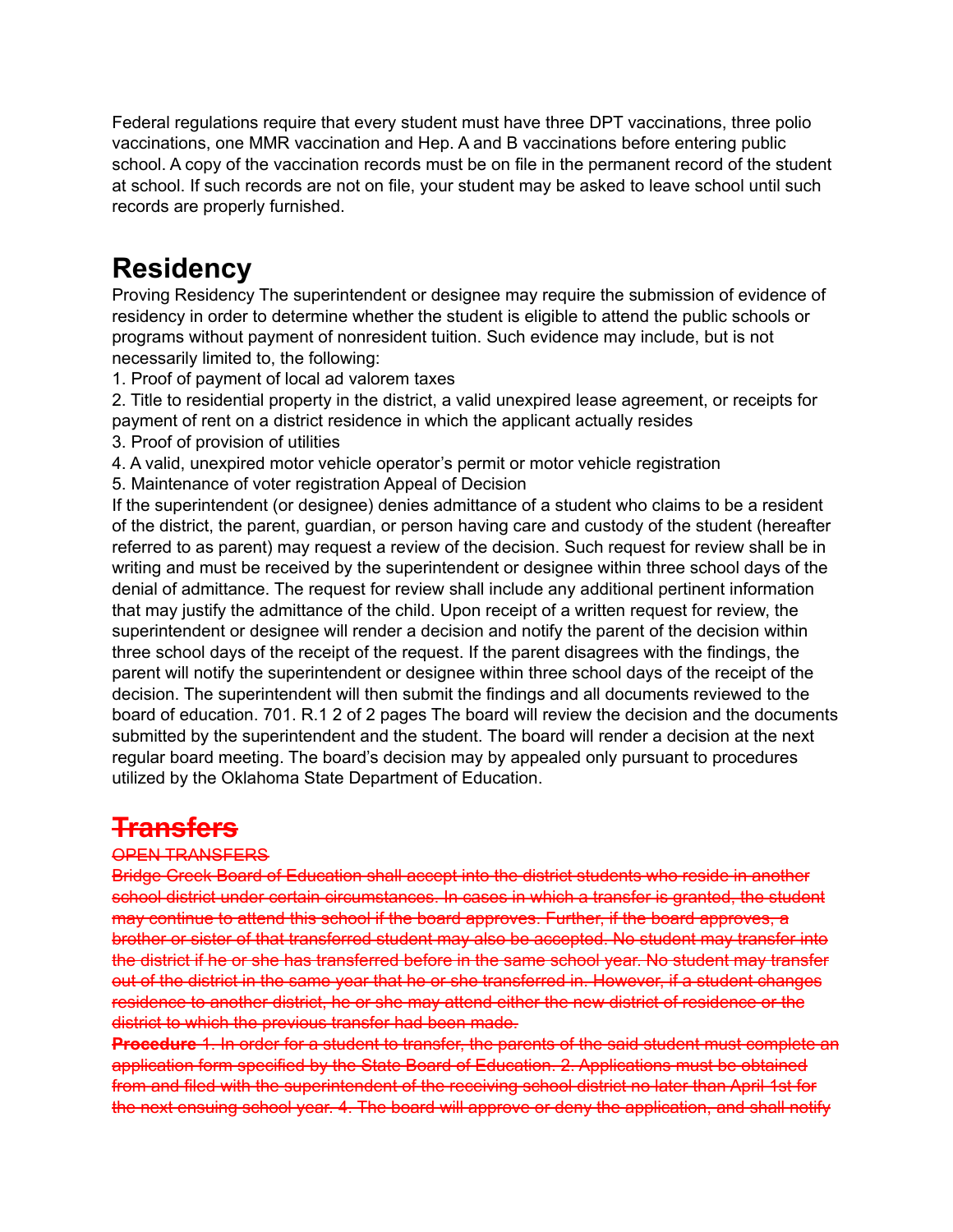the student's parents of the decision no later than July 15<sup>th</sup>. 5. The board has the right to reconsider and possibly deny the student's transfer for that year if the parents fail to meet this requirement.

**Factors to be Considered Students may be denied a transfer for any of the following reasons:** Non Availability of programs in the receiving district No availability of staff in the receiving district No availability of space in the receiving district The student's record includes documentation of major discipline problems 703 2 of 3 pages The student's record includes documentation of unsatisfactory attendance The student has had numerous school district transfers The district will consider a class, program, or building unavailable due to space if such class, program, or building is at 85% of capacity. This practice will allow space for students moving into the district. Factors not to be Considered When transfer students are accepted, they will be taken on a first-come, first-served basis. Transfer decisions must NOT be made on the basis of any of the following factors: Ethnicity National origin Gender Income Disabling condition English proficiency Measure of achievement Aptitude Athletic ability Transfers approved before January 1, 2000, shall continue to be valid and not subject to other provisions of this policy unless the parent chooses otherwise. The Oklahoma Secondary School Activities Association shall determine student eligibility for participation in extra-mural competition.

# **AHERA**

The Asbestos Hazard Emergency Response Act of 1986 requires the inspection of all buildings in the school district for asbestos. The district has complied with this act. A management plan documenting these inspections is on file for public review. You may examine the plan located at the superintendent's office upon request.

Bridge Creek Public School annually notifies all parents, teachers and other employees by postings and handbooks. Additionally, information regarding any asbestos related activities, planned or in progress, will be disseminated by handouts and/or newspaper articles.

"The asbestos identified in our management plan will be checked regularly by an asbestos company and our staff to scrutinize any changes in the material which could cause a health hazard. We will continue to monitor the asbestos as defined by EPA guidelines. If changes occur our asbestos coordinator will notify the appropriate people as prescribed by law." Family Educational Rights

Notice by Publication of Annual Notification of the Rights of Students and Parents under Public Law 93-380

The School Board of the Bridge Creek Schools has adopted a student records policy for the school district. This policy is designed to meet the provisions of the Family Educational Rights and Privacy Act (FERPA). A copy of this policy will be kept in the superintendent's office and each principal's office. Copies may be obtained at the office of the Director of Special Service. In the course of a child's education, the Bridge Creek School District will keep records as deemed necessary to provide programs to meet his/her needs and interests. A parent has the right to inspect and review any and all records, files and data related to his/her child. These records will be available for such review at any time during the regular school day. If you have any concern regarding the accuracy or appropriateness of any information or record maintained by the school, please do not hesitate to inform your child's principal of that concern.

It is the right of a student's parents or an eligible student to seek to correct parts of the student's educational record, which he/she believes to be inaccurate, misleading, or in violation of the student's rights. This includes the right to a hearing to present evidence that the record should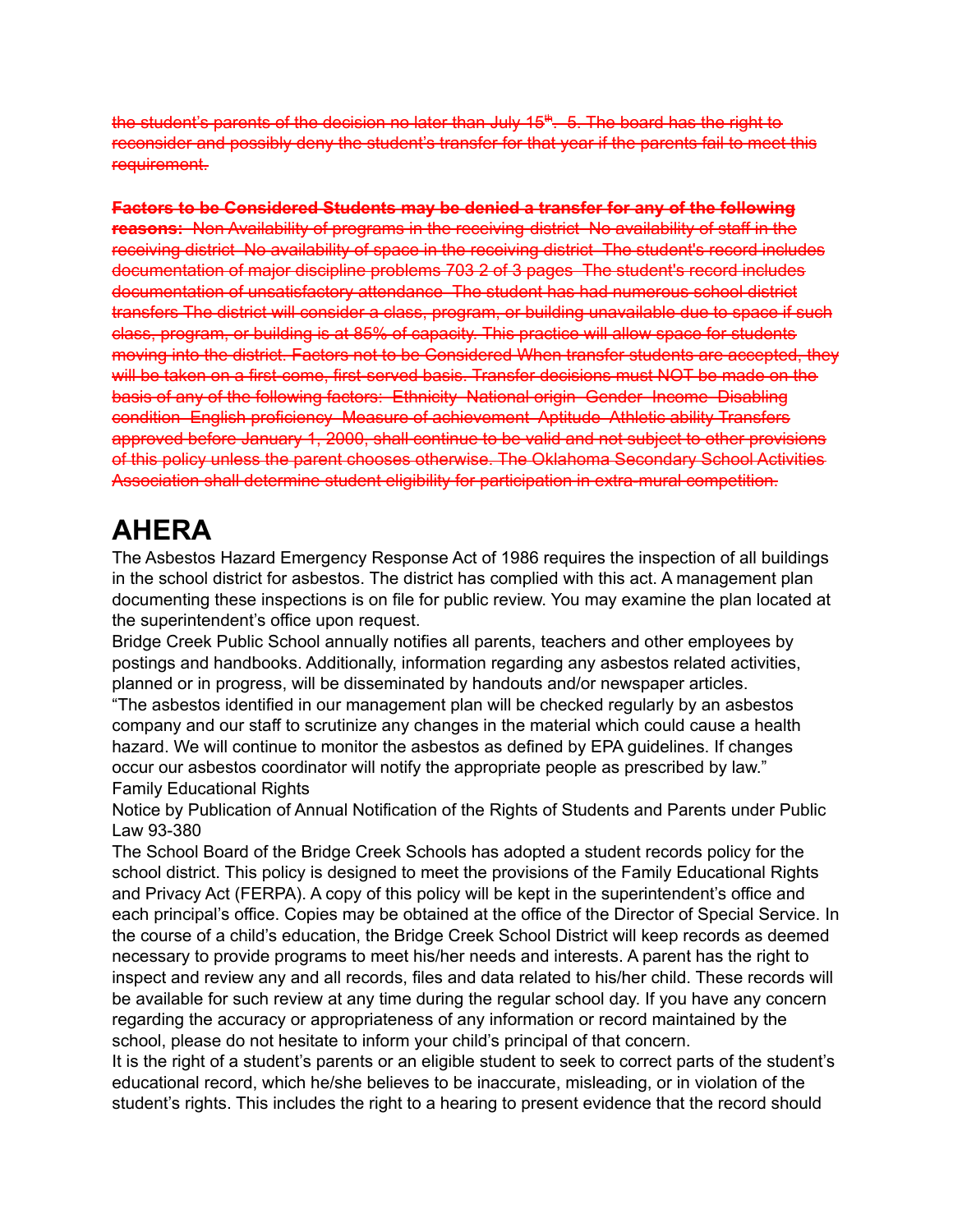be changed if the district decides not to alter it to the parent or eligible student's request. The procedure for this is part of the Student Records Policies and

Procedure Policy. It is the intent of the Bridge Creek School District to limit the disclosure of the information contained in a student's educational records except: (1) by prior written consent of the student's parent or the eligible student, (2) as directory information, or (3) under certain limited circumstances, as permitted by FERPA. The Bridge Creek School District proposes to designate the following personally identifiable information contained in a student's educational records as "directory information," and it will disclose that information without prior written consent:

- The student's name
- The student's address
- The names of the student's parents
- The student's date of birth
- The student's class designation (i.e. first grade, tenth grade, etc.)
- The student's extracurricular participation
- The student's achievement awards or honors
- The student's weight and height, if a member of an athletic team

● The school or school district the student attended before he/she enrolled in Bridge Creek 18 years old, or a citizen of the Bridge Creek School District believes that the district is violating the Family Educational Rights and Privacy Act (FERPA), that person has a right to file a complaint with the

U.S. Department of Education. The Family Educational Rights and Privacy Act Office U.S. Department of Education Room 4511, Switzer Building Washington, D.C. 20202 A translation will be provided for anyone not able to read and understand the policy or for anyone not able to read and understand English.

Local FERPA Contact Person: David Morrow/ Superintendent.

### **Medications**

School policy requires that all prescribed and non- prescribed medication brought onto school grounds be brought to and administered through the office. Students must have a signed form (by parent or guardian) on file at the school. The forms may be picked up at the school's office. Only under these circumstances can medication be given. Medications should be taken at home if at all possible.

# **Bridge Creek Valedictorian/Salutatorian Policy**

### **Valedictorian**

Minimum Weighted GPA 4.0 4 years of Math, Science, English, History Science must be one of the following: Anatomy, Chem. II, Forensic, Physics, or College Level 2 Concurrent or AP classes **ACT of 28**

**Salutatorian**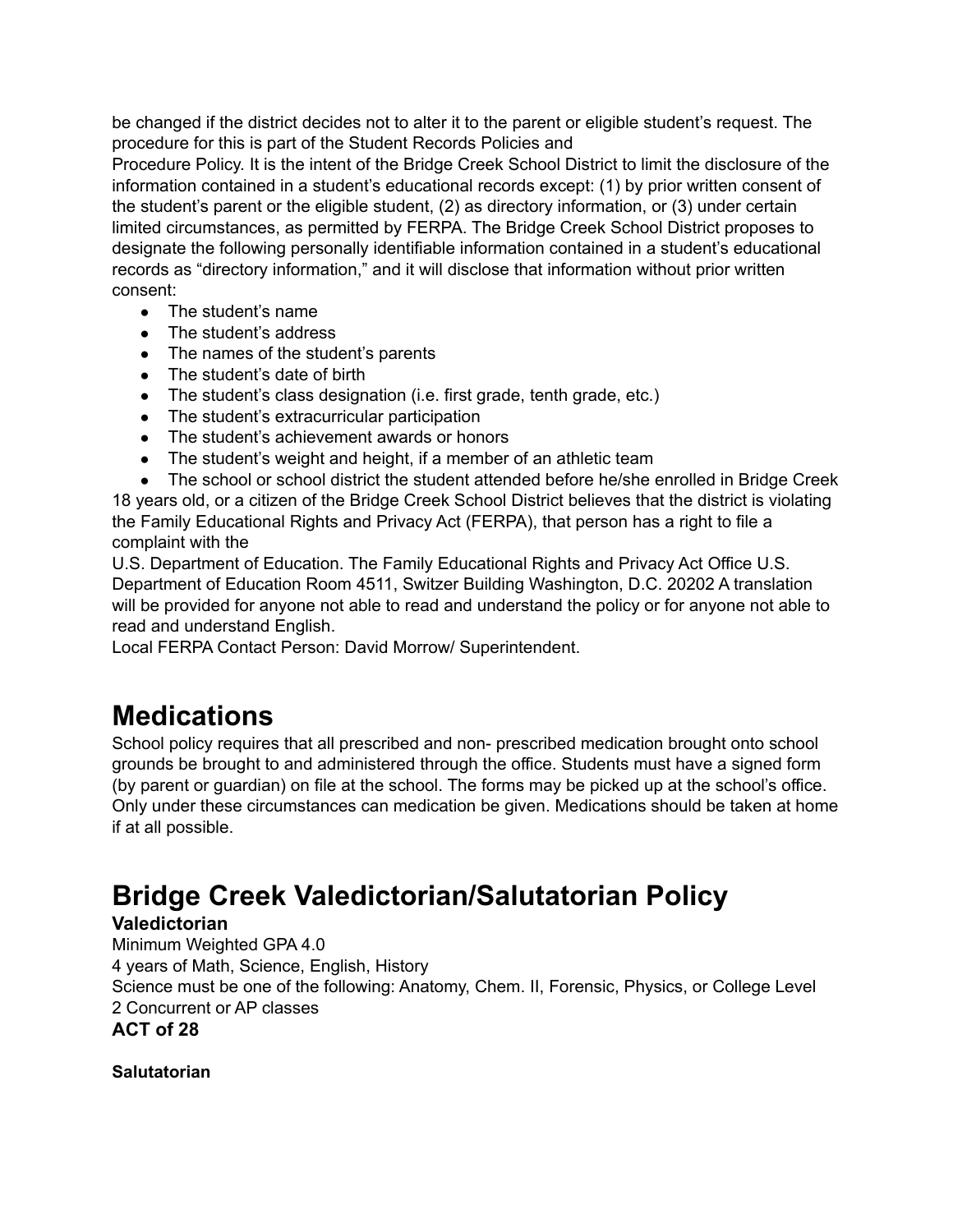Must have 4 years of Math, Science, English, History and 2 concurrent classes and either a weighted GPA of 4.0 or a 28 on the ACT. **Must have a minimum of a 23 on the ACT.**

The valedictorian/salutatorian requirements will be taken at the end of the first semester of 12th grade. All students must be enrolled in the appropriate classes the spring of the 12<sup>th</sup> grade year to satisfy the 4-year requirement. All online classes must be completed prior to entering the second semester of their senior year.

**● Any student who receives a W, WP, WF or F will not be considered for a Valedictorian/Salutatorian.**

# **CERTIFICATE OF DISTINCTION**

Students who meet the specified requirements will be recognized as graduates of distinction. Advanced placement classes and concurrent classes in the subject areas may be substituted on a course-by-course basis to satisfy the academic units required for a certificate of distinction.

- 4 units of English
- 4 units of Mathematics
- 4 units of Social Studies
- 4 units of Science
- 2 units of Foreign Language
- 2 additional units in the area of Technology, the Humanities, or the Arts
	- o Must have a minimum of 3.25 grade point average on a 4.0 scale

**The certificate of distinction requirements must be met prior to the end of the 1st semester of the 12th grade year, with the exception of what will be enrolled their 2nd semester of their 12th grade year.**

**● Any student who receives a W, WP, WF or F will not receive the Certificate of Distinction.**

# **CONCURRENT ENROLLMENT**

Students who meet certain qualifications may take college courses during the school day for college credit. These courses will also count toward the high school credits required for graduation and are used to calculate one's GPA as an honor course. No credit for concurrent courses will be posted to the transcript until an official transcript is received from the college or university.

Time is allowed from the regular school day for the student to attend college classes. If a student is interested in concurrent enrollment, he/she should see his/her counselor for details. **State law requires a student to be in attendance for seven hours per day. If a student drops a concurrent course, the student is required to be on the high school campus for the time allotted for the concurrent course.**

### **Bridge Creek High School Concurrent Enrollment Policy**

**BCHS Required Course: First Semester Second Semester**

**Required Concurrent Required Concurrent Enrollment: Enrollment:**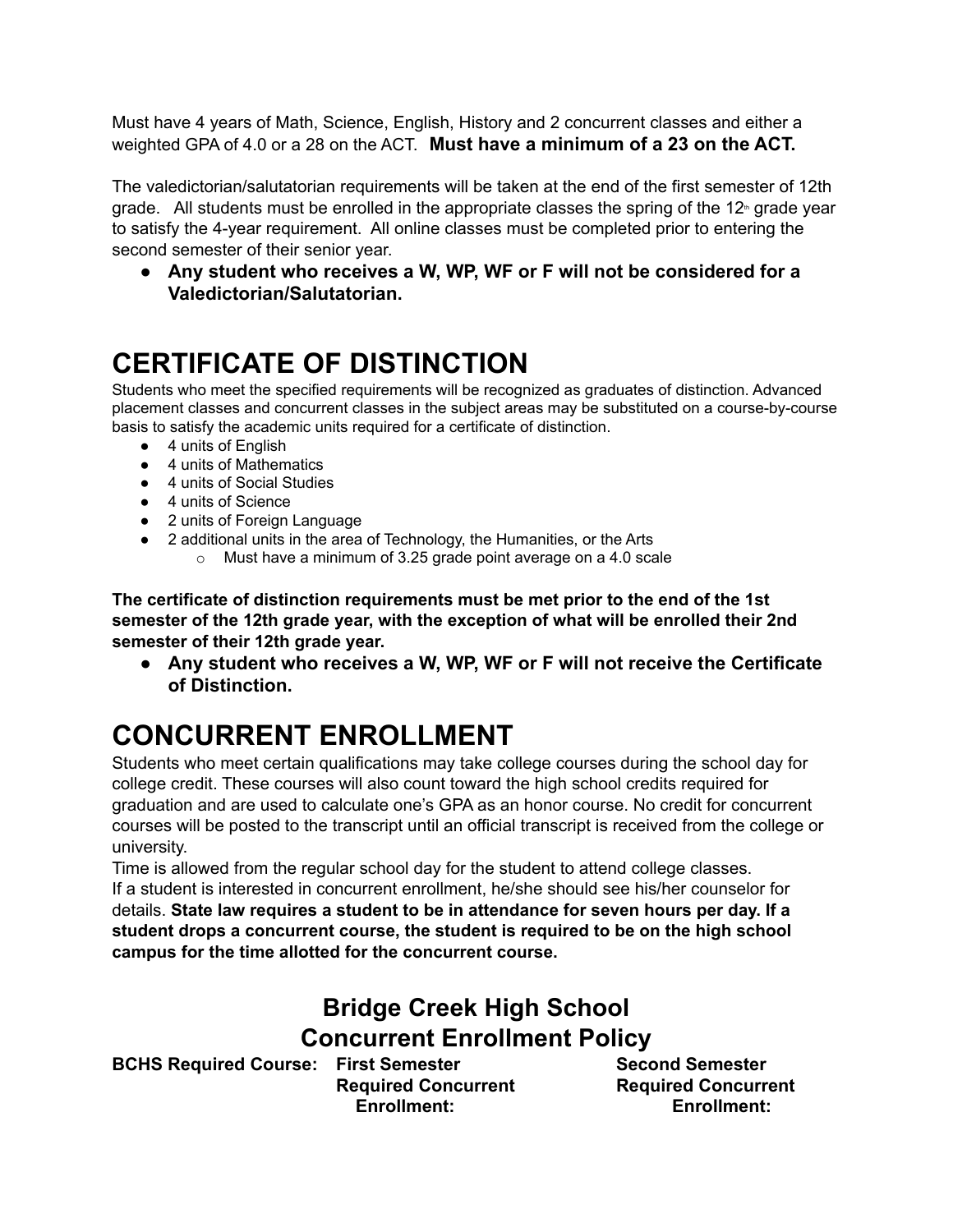| <b>English IV</b>               | <b>English Composition I</b>                                                                    | <b>English Composition II</b> |
|---------------------------------|-------------------------------------------------------------------------------------------------|-------------------------------|
| 4 <sup>th</sup> Yr. Mathematics | Any college math course<br>that is freshman level or<br>higher. Remedial math is<br>not allowed | <b>NONE</b>                   |
| <b>US Government</b>            | <b>US Government</b>                                                                            | <b>NONE</b>                   |

Students have the opportunity to earn college credit while still in high school with concurrent enrollment through Redlands Community College, or another local university or college. Twelfth grade students, if they meet the requirements set forth by the college or university, may be admitted and enrolled in corresponding subject areas.

If a student chooses to enroll concurrently for high school credit in a required course, they will complete that credit concurrently. For example, a student enrolled in a college course for a one-semester high school course will not be permitted to begin the course then return to the high school mid semester to complete the semester of credit. On that same note, students must remain enrolled in seven hours of coursework. Therefore, if the concurrent class is dropped, the student must immediately report to the counseling office to discuss options and re-enroll in high school coursework.

*Withdrawing from Concurrent:*

- *● Students are responsible to report any changes in their concurrent enrollment status to their school counselor immediately to allow for a schedule changes. Failure to report withdrawal from college courses will result in academic consequences.*
- *● Students who drop any concurrent course within the first 21 days of the semester may enroll in a BCHS course for full credit. After 21 days and the student will not receive a grade for the class enrolled.*
- A grade of "WP" or "WF" will be entered on the student's transcript to indicate the student has not successfully completed the college course. All "WP" and "WF" grades will be computed into the student's transcript the same as a "NC" which will compute the same as a failing grade.
- **● Students will be required to turn in a weekly grade check for all concurrent classes enrolled in on Thursday of each week. Failure to do so will result in being placed "ineligible" on the eligibility list.**
- **● Students who receive a W, WP, WF or F will not be allowed to enroll the following semester.**

# **Graduation Requirements**

Senate Bill 982 was passed by the Oklahoma Legislature and signed into law by Governor Henry on June 7, 2005. The law requires eighth grade students entering the ninth grade starting the 2006-2007 school year to complete a college preparatory curriculum, unless the student's parent or legal guardian approves the student to "opt out" of the college preparatory curriculum.

Choosing the courses a student takes in high school is an important decision for parents and students. A college preparatory curriculum is challenging and may help determine a student's future success. Research indicates that students who take a college preparatory curriculum and pursue education and training beyond high school have more career opportunities and have a higher income and rate of employment.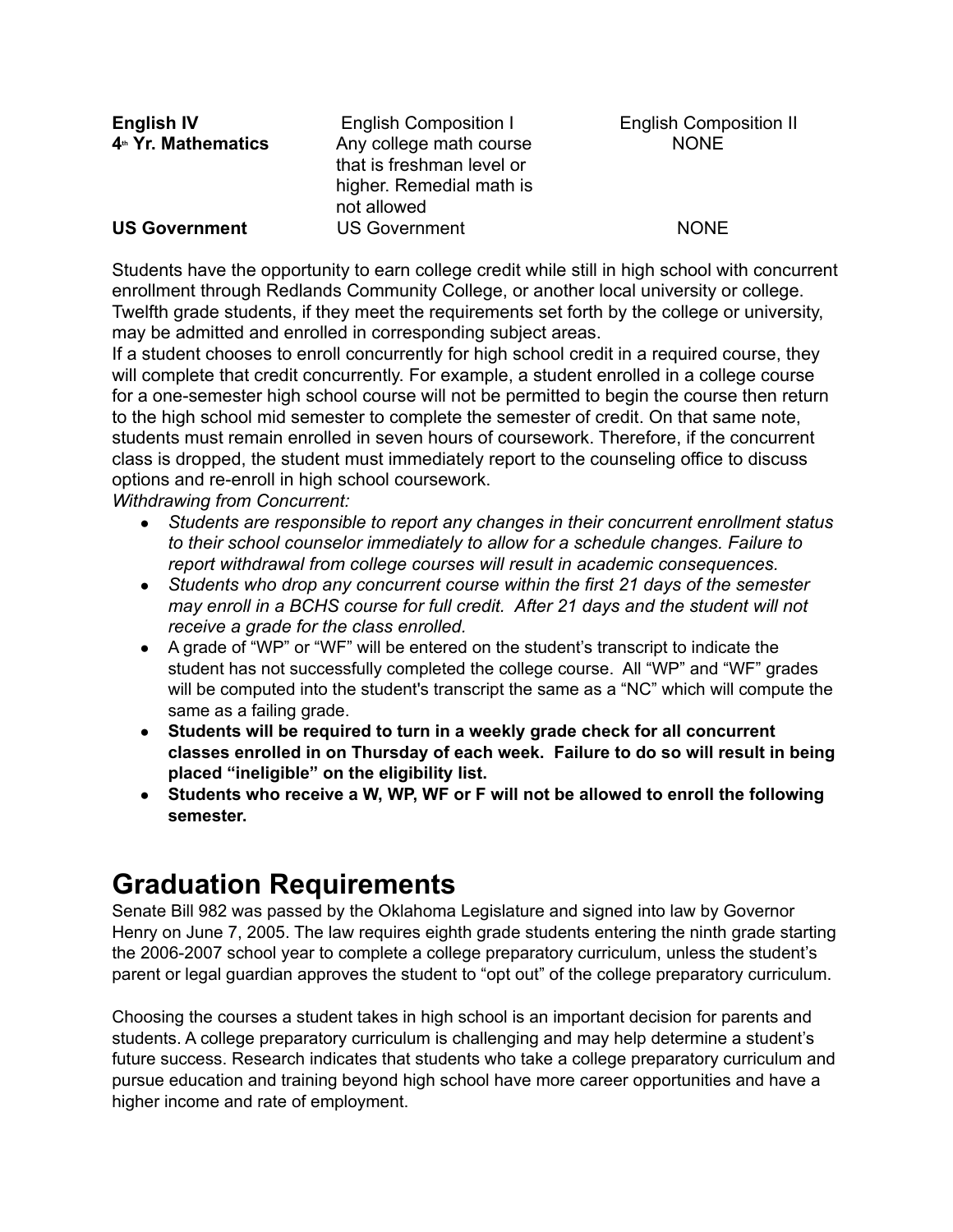26 Credits are required to graduate.

For those who have OPTED OUT of the College Preparatory Curriculum, these are the required core-curriculum:

4 units English

3 units Mathematics Must have Algebra I and two more courses in either: Algebra II, Geometry, AP Statistics, Math Analysis, AP Calculus, Computer Math

3 units Science Must have Biology I and two other courses in either Physical/Environmental Science, Biology II, Chemistry, or Anatomy

3 units History or Social Studies Must have 1/2 unit OK History, 1/2 unit Military History, 1/2 unit Government,1 unit US History, 1 unit World History

2 units Fine Arts— May include Band, Jazz Band, Music History, Music Appreciation, Vocal Music, or Art)

1/2 unit Personal Financial Literacy

10 ½ units Elective Credits

#### **For those on the College Preparatory Curriculum**:

4 units English

3 units Mathematics Must have Algebra I, Algebra II, Geometry, Calculus, Pre-Calculus

3 units History or Social Studies Must have 1/2 unit Oklahoma History, 1/2 unit Government, World History, US History,

3 units Lab Science Must have Environmental Science, Biology I, Biology II, Anatomy, or **Chemistry** 

2 units Foreign Language (Spanish I and Spanish II) **or** 2 units of Computer Technology

**1 additional unit selected from the above course list**

(Any AP course or Geography may be included)

1 unit Fine Arts

9 units Elective Credit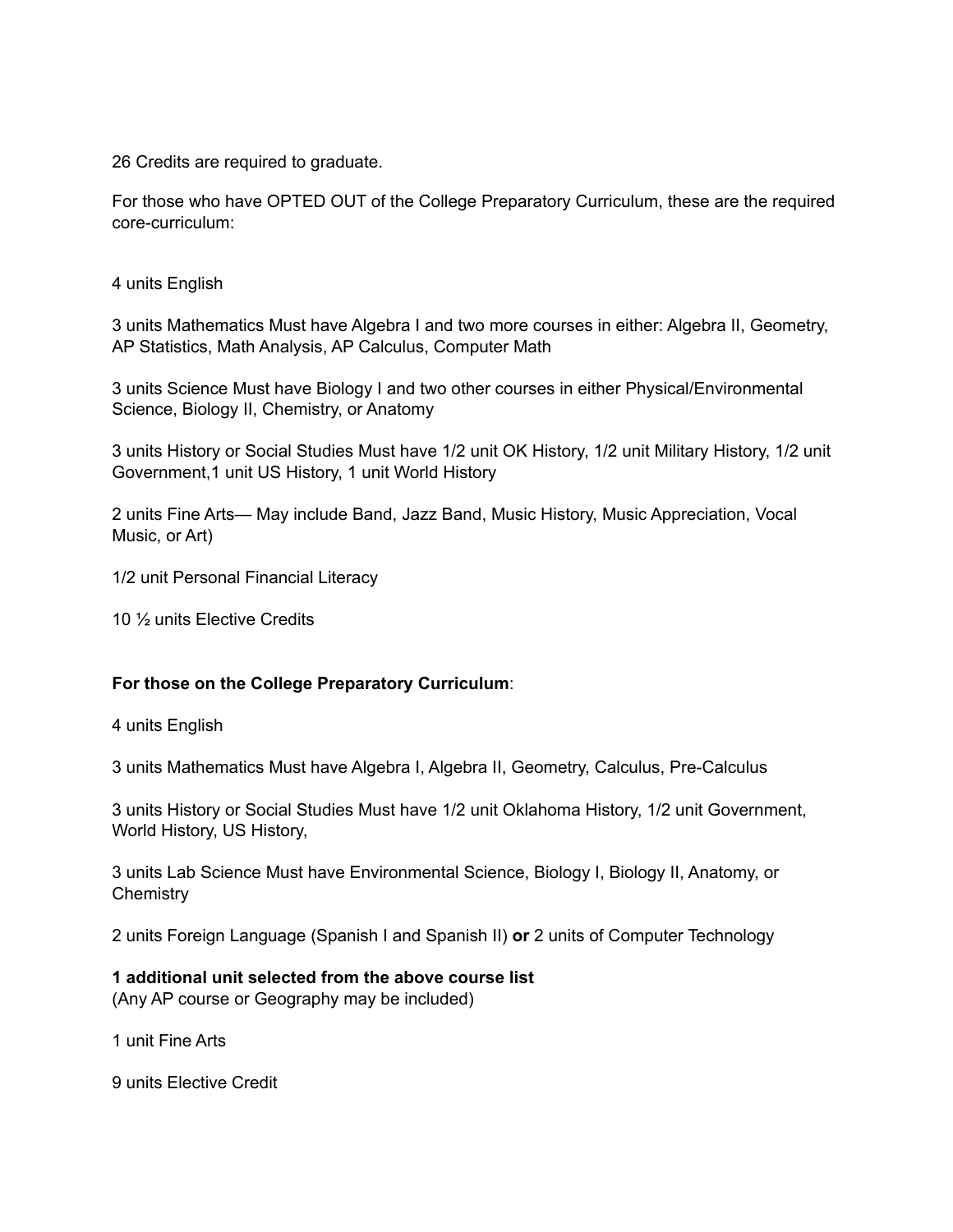### **GRADUATION SPEAKERS**

There will be 3 student speakers at graduation:

- 1. Number one overall Weighted G.P.A.
- 2. Number one overall ACT-a regular score trumps a super-score in the event of a tie.
- 3. Senior Class President

### **VEHICLE POLICY**

Students having vehicles at school are governed by the vehicle policy established by the Bridge Creek Board of Education. Under the regulations of the Vehicle Policy, students are expected to park in assigned parking areas only, drive in a careful and prudent manner, register the vehicle, pay a parking fee, have a valid driver's license, insurance verification, and display a valid parking permit on the rear view mirror with the number showing forward, and adhere to all other vehicle rules in the student handbook. Abuses of the vehicle policy consist of illegal parking, non-registered vehicles, registration violations, speeding, parking sticker violation, driving over parking blocks, careless and reckless driving, and no consent form on file. Abusing the vehicle policy may result in loss of driving privileges. Students registering a vehicle must have a signed parental consent form on file with Bridge Creek High Public Schools. An annual registration fee of \$15.00 will be charged for each vehicle. Parents of students attending Bridge Creek High School must sign a consent form, which states they have read, discussed, and will comply with these policies.

\*\*Student drivers will be held equally responsible for the actions of students who are passengers in their vehicle. Students who fail to observe the above requirements could lose driving privileges, or have ISD assigned. Loitering is prohibited in the parking lots before school, or during lunch.

### **GRADE POINT SYSTEM**

In order to compute averages for the awarding of honors and to determine class rank, letter grades will be assigned these number values:

|                                     |      | R.      | $\overline{C}$       |     |  |
|-------------------------------------|------|---------|----------------------|-----|--|
| AP Course                           | .5 Q | 4.0 3.0 |                      | 20  |  |
| <b>Concurrent Enrollment Course</b> | 5 O  | 4.0 3.0 |                      | 20  |  |
| <b>Honors Course</b>                |      |         | 4.5 3.25 2.25 1.25 0 |     |  |
| <b>Other Course</b>                 | 4 N  | 30 20   |                      | 1 N |  |

GRADING SCALE 100 – 90 A 89 – 80 B 79 – 70 C 69 – 60 D 59 – 0 F No pluses (+) or minuses (-) will be given.

### **STUDENT VISITORS**

School visitations by students who are not enrolled in the Bridge Creek Public Schools are prohibited. Exceptions to this policy must be approved by the building principal. Vacationing students from other districts are prohibited from attending class or visiting at school during regular school hours.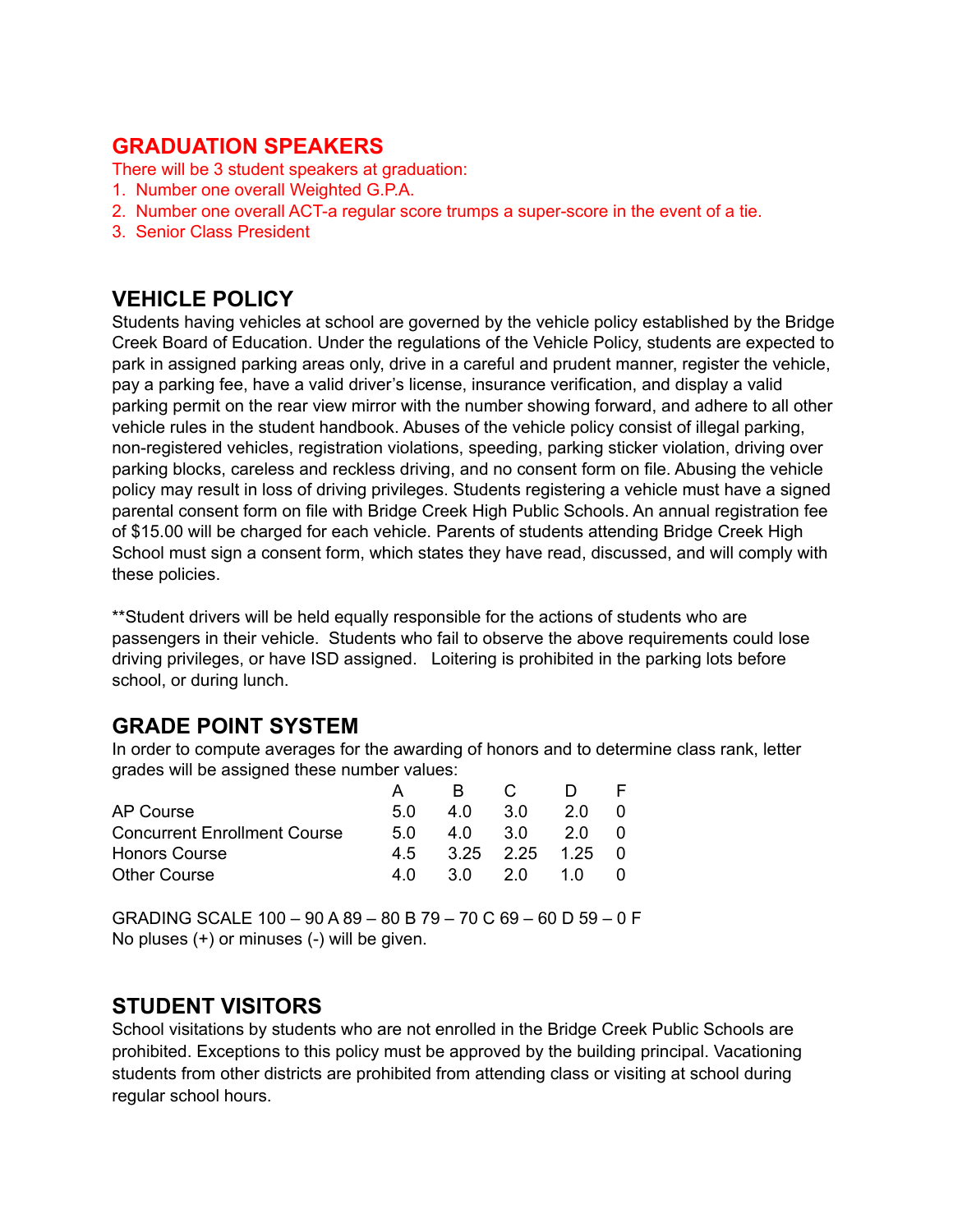### **CLASSIFICATION**

| Freshmen  | under 7 credits    |
|-----------|--------------------|
| Sophomore | 7-13 credits       |
| Junior    | 14-20 credits      |
| Senior    | 21 credits or over |

### **ATTENDANCE APPEALS**

Should a student exceed the ten absences allowed for a semester, it is the responsibility of the parent and/or guardian to submit an appeal in writing to the building principal within ten school days of receipt of notification that attendance requirements have not been met. Reasons for possible exceptions to the attendance procedure may include: illness or hospitalization, substantiated by a doctor's statement submitted when the student returns to school from that absence; or any absence of an emergency nature deemed unavoidable by the school principal, or committee appointed by the school principal.

### **Finals Exemption Policy**

High school students who meet the following criteria in a class may be exempted from that semester final:

An A average and no more than 3 absences A B average and no more than 2 absences. A C average and no more than 1 absence.

**The following students will not be exempt from semester finals:** Students who have been suspended from school during the semester. Students who have served time in ISD during the semester. Students with 5 or more tardies in the class. **\*Students cannot exempt ENGLISH, MATH, SCIENCE or HISTORY CLASSES.**

**JUNIORS**-There is a State ACT in April that all Juniors take; students making a 21 on any subject area will be exempt from the semester test in those classes that year. If a student makes cumulative score of 23 or higher will be exempt from all semester test that year.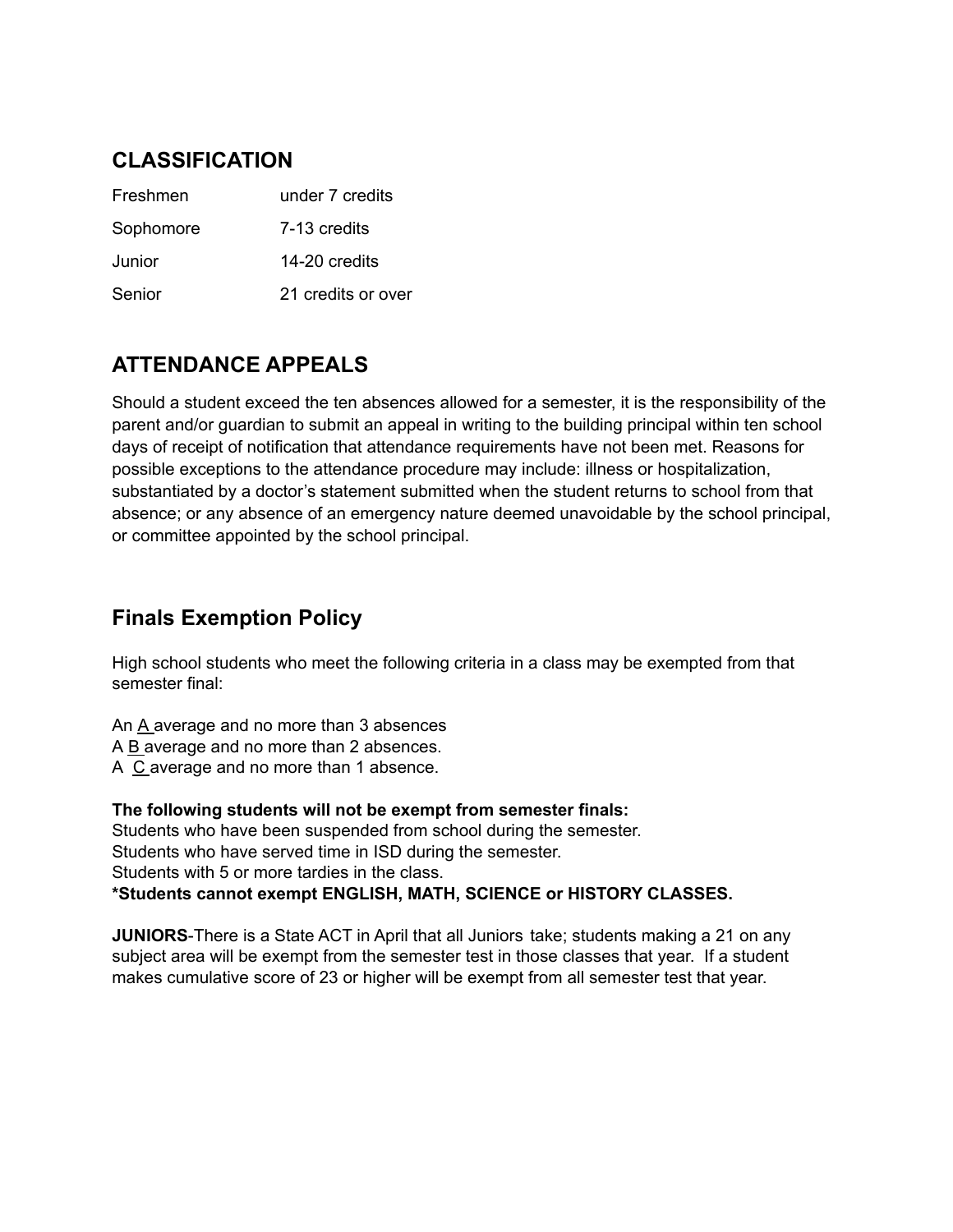### **Important Information for Parents About Meningococcal Disease and Meningococcal Vaccines from the Oklahoma State Department of Education and the Oklahoma State Department of Health**

#### **What is meningitis?**

Meningitis is an infection of the spinal cord fluid and the fluid that surrounds the brain. Meningitis is usually caused by a virus or a bacterium. Meningitis caused by a virus is usually less severe and resolves without specific treatment, while meningitis caused by bacteria can be severe and may result in: Brain damage, Hearing loss, Limb amputation, Learning disabilities, or

Death.

#### **What types of bacteria cause meningitis?** There are several types of bacteria that may cause

meningitis, including: Neisseria meningitidis Streptococcus pneumoniae, Group B streptococcal disease, and Haemophilus influenzae type B (Hib).

This information sheet will focus on the disease caused by Neisseria meningitidis (Nay-sear-e-a men-in-git–it-dis), which is rare but especially risky for certain ages. Disease caused by Neisseria meningitidis is usually referred to as "meningococcal disease" (men-IN-jo-kok-ul disease). Many persons can be exposed to Neisseria meningitidis and carry the bacteria in their nose and throat for weeks to months spreading the bacteria to others, but not become ill. If the meningococcal bacteria invade the body, they may cause a rapidly spreading bloodstream infection, lung infection or meningitis. More information about the other kinds of bacteria that cause meningitis can be found at the web sites listed in the box at the end of this information sheet.

### **Who is at risk from meningococcal disease?**

Babies less than a year old have the highest risk for meningococcal disease, but no vaccine is available to protect them. The risk of meningococcal disease increases for adolescents and young adults aged 15 to 22 years, because of behaviors that spread the disease. On average, two to three people in this age group get meningococcal disease every year in Oklahoma. More than half of these could be prevented by vaccine.

College students, military personnel, or other persons living in close quarters or dormitory-style housing have a greater chance of contracting the disease than other persons their age. Other persons at increased risk include smokers or persons frequently exposed to second-hand smoke, those with immune system problems, those without a spleen, or international travelers going to countries where the disease is more common.

### **How is the disease spread?**

The disease is spread by respiratory droplets produced by a person harboring the bacteria and expelled a short distance by laughing, singing, coughing, or sneezing. The bacteria may also be spread by direct contact with the respiratory fluids of someone who is infected. That includes kissing, or sharing a water bottle, food item, cigarettes, lipstick, lip balm, mouth guard or anything an infected person touches with his or her nose or mouth.

#### **Why is meningococcal disease dangerous?**

Meningococcal disease is relatively uncommon with about 2,500 people affected every year in the United States. However, the infection can spread very quickly and 300 of those people die in spite of treatment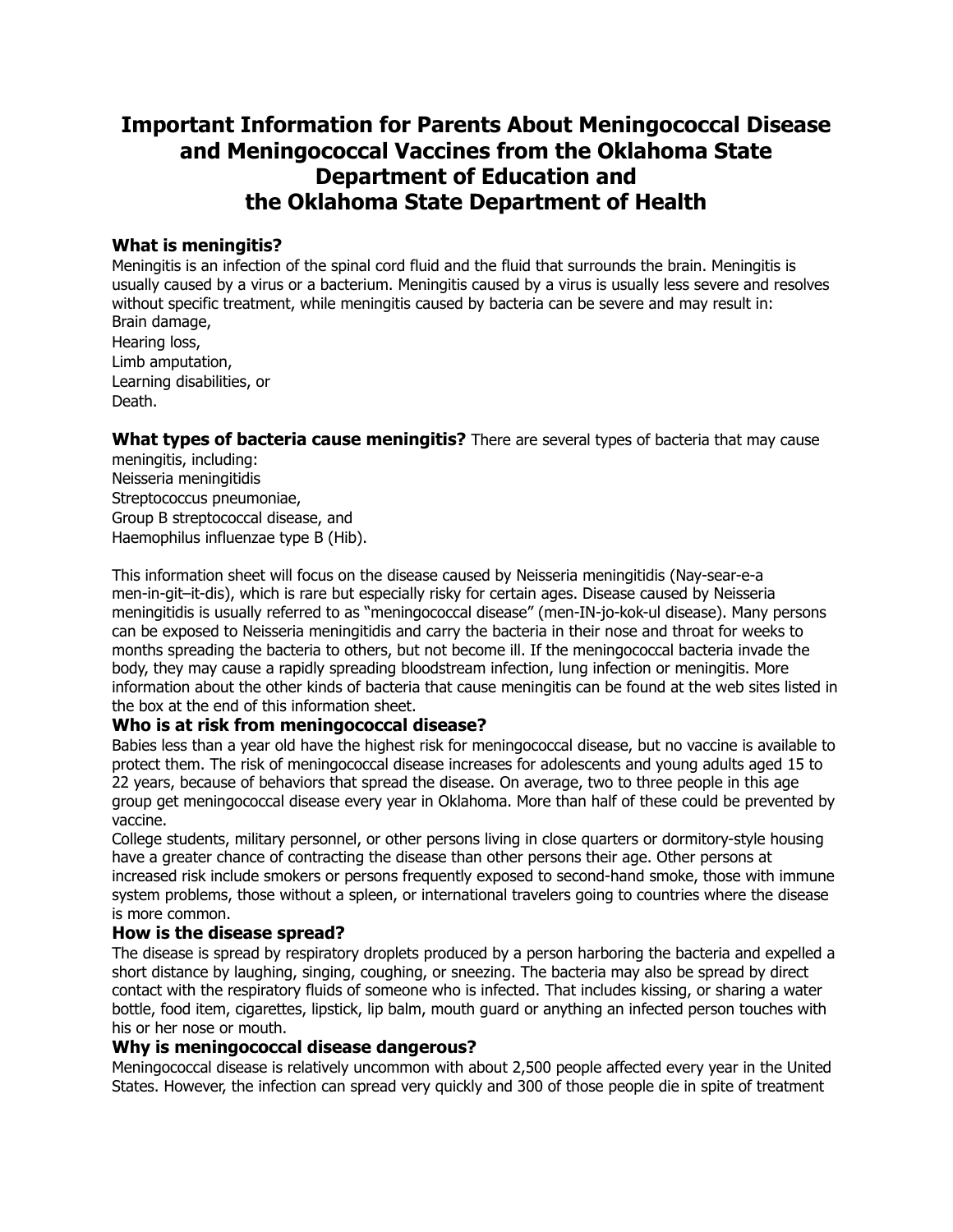with antibiotics. Of those who live, about 400 a year lose their arms or legs, become deaf, have problems with their nervous systems, become mentally retarded, or suffer seizures or strokes.

For this reason, it is best to prevent the disease from occurring. Signs and symptoms of meningococcal disease may be confused with other infectious diseases. If your child has symptoms of meningococcal disease, contact your healthcare provider immediately.

#### **Signs and Symptoms of Meningitis**

Headache Fever Chills Stiff neck Extreme tiredness Vomiting Sensitivity to light Rash of purplish black-red dots or splotches **Confusion Seizures** 

#### **How can meningococcal disease be prevented?**

Vaccines can prevent approximately two-thirds of the meningococcal disease cases. There are two types of meningococcal vaccine available in the United States that protect against four of the five most common disease-causing strains of the meningococcal bacteria. One dose of the newest vaccine type, called meningococcal conjugate vaccine, or MCV4, is recommended for:

All adolescents 11-18 years of age

College freshmen living in dormitories if not vaccinated previously, and

Other people at high risk 2 through 55 years of age.

The other type of vaccine, meningococcal polysaccharide vaccine, or MPSV4, was effective in older children and teenagers but booster doses were needed every three to five years. The MCV4 vaccines protect against the same types of meningococcal bacteria and the protection lasts longer. MPSV4 is still used for adults over 55 years of age who are at risk for meningococcal disease.

Teenagers and young adults can also reduce their risk by taking good care of themselves, by eating a balanced diet, getting enough sleep and exercise, as well as avoiding cigarettes and alcohol.

#### **Is the meningococcal vaccine safe?**

Yes, both types of vaccine are safe; however, there are small risks associated with any vaccine. About half of the people who receive a meningococcal vaccine will have pain and redness where the shot was given, but because the vaccine is not made from the whole bacteria, it cannot cause bloodstream infections or meningitis. A small percentage of people who get the vaccine develop a fever. Vaccines, like all medicines, carry a risk of an allergic reaction, but this risk is very small.

A few cases of Guillain-Barré Syndrome (GBS), a serious nervous system disorder, have been reported among people who received MCV4. However, GBS is such a rare disease that it is not possible right now to tell if the vaccine is a part of the cause or simply due to chance alone because a number of cases of GBS will occur every year even without the use of MCV4 vaccine.

#### **Does the meningococcal vaccine work?**

Yes. A single dose of MCV4 meningococcal vaccine protects about 90 percent of the people who are immunized against meningococcal disease caused by types A, C, Y, and W-135. These types cause almost two-thirds of all meningococcal disease in teenagers in the United States. It does not prevent type B, which causes about one third of the cases in teenagers.

#### **Does the meningococcal vaccine prevent all cases of meningitis?**

No, it cannot provide protection against other causes of bacterial meningitis or type B meningococcal disease. Scientists have not been able to make a vaccine that will protect against type B.

#### **Where can I get the vaccine for my son or daughter?**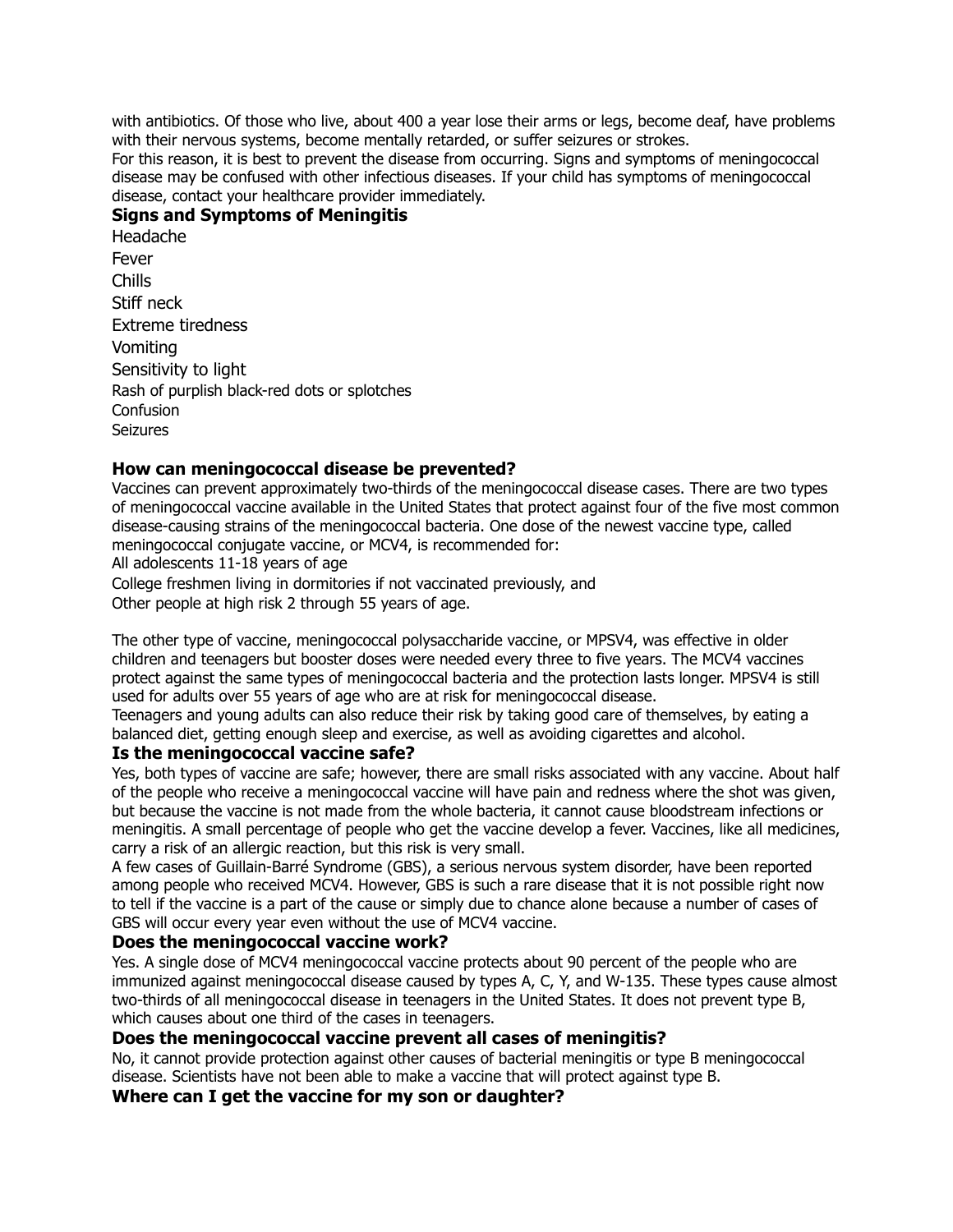If your child has health insurance, you can obtain the meningococcal vaccine from your regular healthcare provider. All county health departments in Oklahoma have the vaccine available at no charge for children 11 through 18 years of age who: Have no health insurance, Are Medicaid eligible, Are Native American, or Have health insurance that does not pay for vaccines or does not pay for meningococcal vaccine;

and for children 2 through 18 years of age who are at high risk from meningococcal disease including those who:

Do not have a spleen, Have terminal complement deficiencies, or

HIV infection, or Will be traveling to countries with high rates of meningococcal disease.

#### **Is this vaccine required to attend school in Oklahoma?**

Meningococcal vaccine is required for students who are enrolling for the first time in colleges and post-high school educational programs and who will live in dormitories or on-campus student housing. This vaccine is not required for children in elementary or high school in Oklahoma, even though it is recommended for all adolescents 11 years and older.